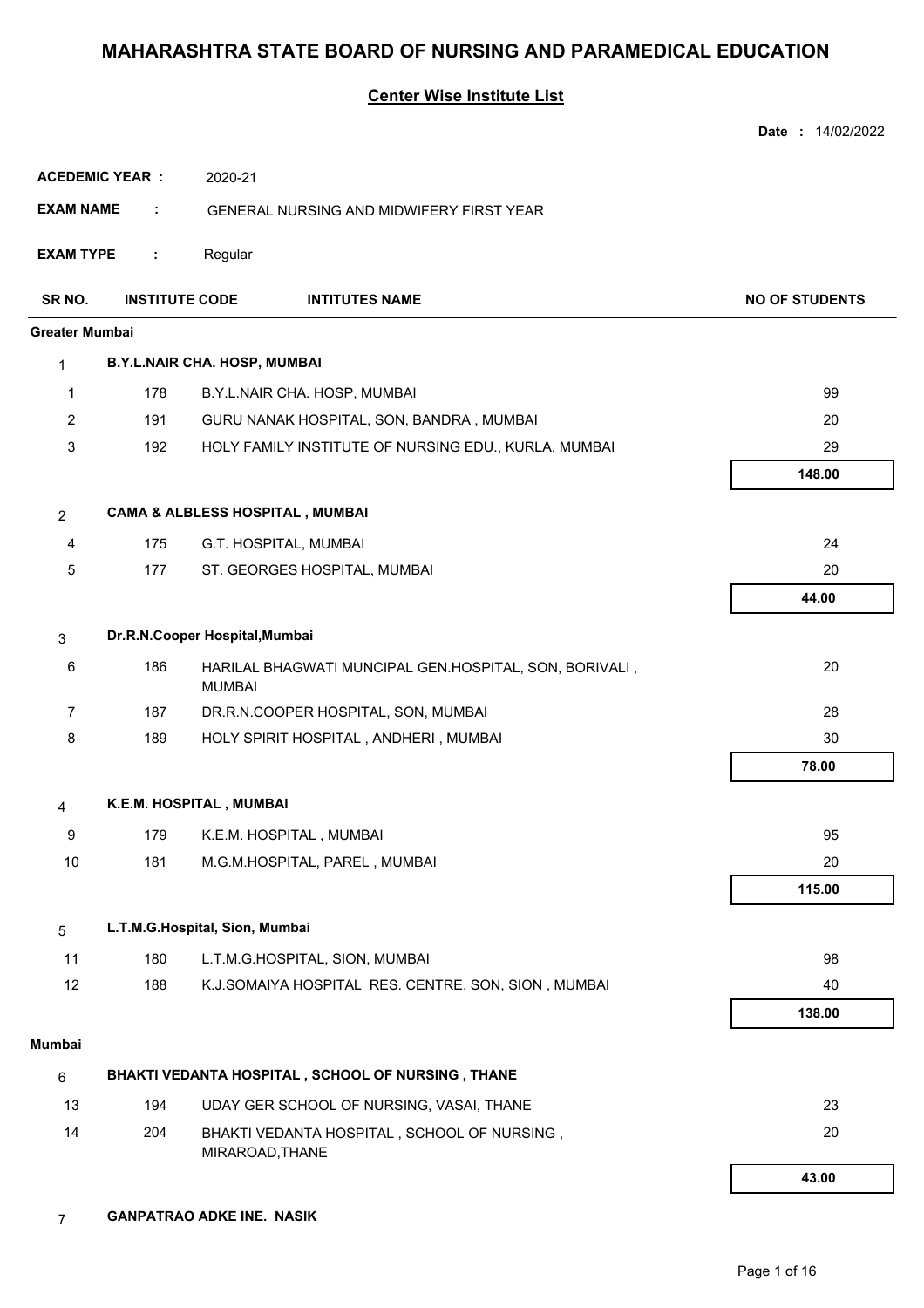|                  |                       |                                    |                                                                         | Date: 14/02/2022      |
|------------------|-----------------------|------------------------------------|-------------------------------------------------------------------------|-----------------------|
|                  | <b>ACEDEMIC YEAR:</b> | 2020-21                            |                                                                         |                       |
| <b>EXAM NAME</b> | ÷                     |                                    | GENERAL NURSING AND MIDWIFERY FIRST YEAR                                |                       |
| <b>EXAM TYPE</b> | ÷                     | Regular                            |                                                                         |                       |
| SR NO.           | <b>INSTITUTE CODE</b> |                                    | <b>INTITUTES NAME</b>                                                   | <b>NO OF STUDENTS</b> |
| 15               | 12                    |                                    | <b>GANPATRAO ADKE INE. NASIK</b>                                        | 39                    |
| 16               | 197                   |                                    | GOKHALE EDUCATION SOCIETY, SON, VIDYANAGAR, NASIK                       | 35                    |
|                  |                       |                                    |                                                                         | 74.00                 |
| 8                |                       | GENERAL HOSPITAL, JALGAON          |                                                                         |                       |
| 17               | 10                    |                                    | GENERAL HOSPITAL, JALGAON                                               | 18                    |
| 18               | 323                   |                                    | GODAVARI COLLEGE OF NURSING, JALGAON                                    | 98                    |
|                  |                       |                                    |                                                                         | 116.00                |
| 9                |                       |                                    | <b>GENERAL HOSPITAL, NANDURBAR</b>                                      |                       |
| 19               | 207                   |                                    | DEOMOGRA FOUNDATION TRUST, NANDURBAR                                    | 20                    |
| 20               | 864                   |                                    | Angel Nursing School, nandurbar                                         | 20                    |
| 21               | 1010                  |                                    | AAISAHEB JAYABAI G.N.M NURSING, PATHRAI, NANDURBAR                      | 20                    |
| 22               | 1101                  |                                    | GENERAL HOSPITAL, NANDURBAR                                             | 10                    |
|                  |                       |                                    |                                                                         | 70.00                 |
| 10               |                       | <b>GENERAL HOSPITAL, Nasik</b>     |                                                                         |                       |
| 23               | 8                     |                                    | <b>GENERAL HOSPITAL, NASIK</b>                                          | 21                    |
| 24               | 541                   |                                    | KALWAN NURSING SCHOOL, KALWAN, NASHIK                                   | 20                    |
| 25               | 542                   |                                    | DINDORI SCHOOL OF NURSING, DINDORI, NASHIK                              | 20                    |
| 26               | 587                   | JAWAHAR, THANE                     | SHRI GAJANAN MAHARAJ TRAINING SCHOOL OF NURSING,                        | 29                    |
| 27               | 597                   |                                    | RAJEEV GANDHI GNM NURSING COLLEGE, SINNAR, NASHIK                       | 21                    |
|                  |                       |                                    |                                                                         | 111.00                |
| 11               |                       | <b>GENERAL HOSPITAL, Ratnagiri</b> |                                                                         |                       |
| 28               | $\overline{7}$        |                                    | GENERAL HOSPITAL, RATNAGIRI                                             | 19                    |
| 29               | 14                    |                                    | RAMRAJE SCH. NSG, RCON DAPOLI, RATNAGIRI                                | 40                    |
|                  |                       |                                    |                                                                         | 59.00                 |
| 12               |                       |                                    | M.V.P.SAMAJS Institute of Nursing education                             |                       |
| 30               | 196                   |                                    | M.V.P.SAMAJS Institute of Nursing education                             | 57                    |
| 31               | 863                   |                                    | Tuljabhavani Adiwashi Shikshan Krida Nursing Institute, Surgana, Nashik | 30                    |
|                  |                       |                                    |                                                                         | 87.00                 |
| 13               |                       |                                    | N.D.M.V.P.SAMAJ'S SCHOL OF NSG., NASIK                                  |                       |
| 32               | 196                   |                                    | M.V.P.SAMAJS Institute of Nursing education                             | 57                    |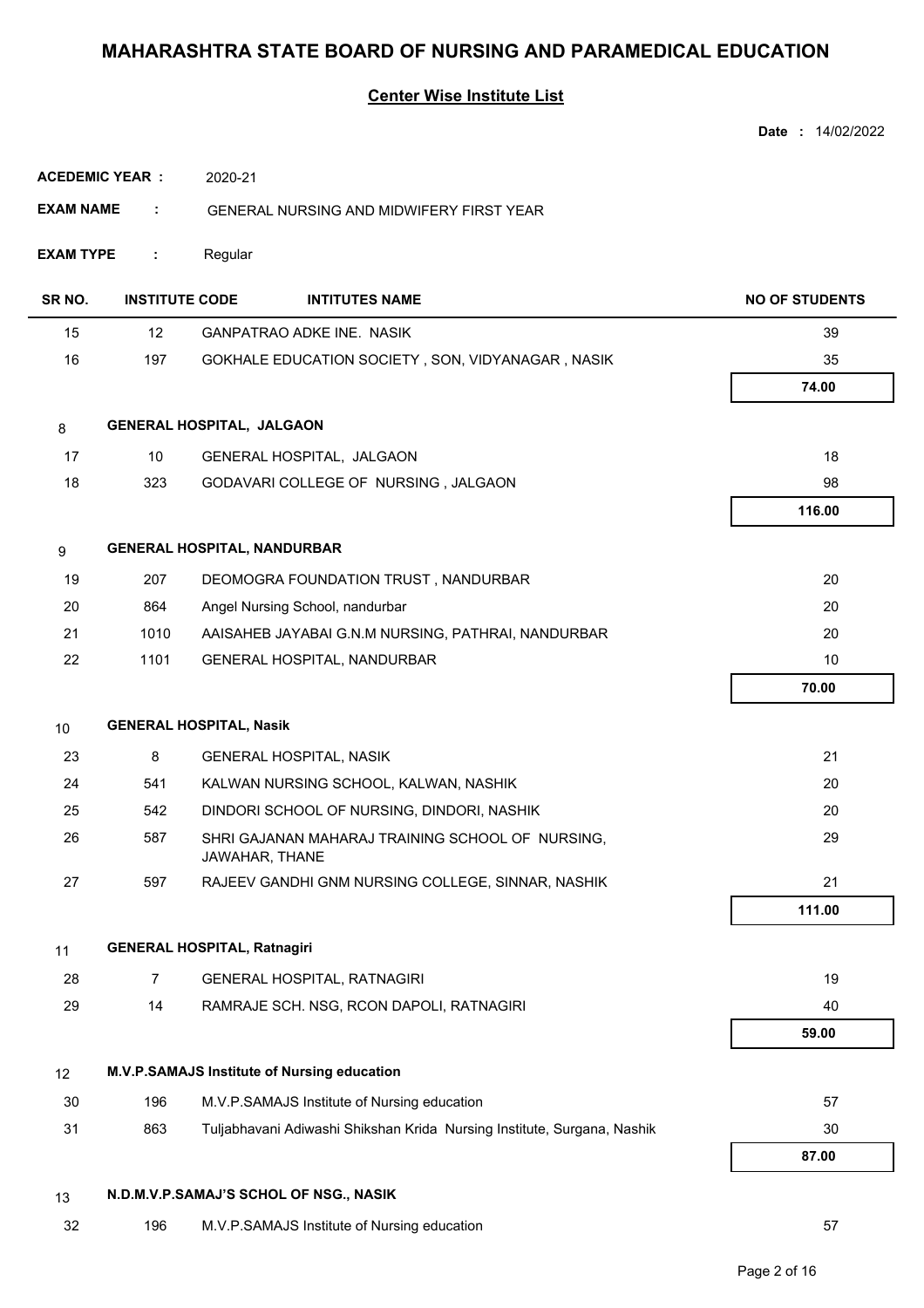#### **Center Wise Institute List**

|                       |                       |                                                                                  | Date: 14/02/2022      |
|-----------------------|-----------------------|----------------------------------------------------------------------------------|-----------------------|
| <b>ACEDEMIC YEAR:</b> |                       | 2020-21                                                                          |                       |
| <b>EXAM NAME</b>      | ÷                     | <b>GENERAL NURSING AND MIDWIFERY FIRST YEAR</b>                                  |                       |
| <b>EXAM TYPE</b>      | ÷                     | Regular                                                                          |                       |
| SR NO.                | <b>INSTITUTE CODE</b> | <b>INTITUTES NAME</b>                                                            | <b>NO OF STUDENTS</b> |
| 33                    | 863                   | Tuljabhavani Adiwashi Shikshan Krida Nursing Institute, Surgana, Nashik          | 30                    |
|                       |                       |                                                                                  | 87.00                 |
| 14                    |                       | <b>NASHIK NURSING SCHOOL, NASHIK</b>                                             |                       |
| 34                    | 38                    | NASHIK NURSING SCHOOL, NASHIK                                                    | 40                    |
| 35                    | 203                   | GLOBAL HEALTH CARE INSTITUTE, COLLEGE OF NURSING, NASHIK                         | 40                    |
| 36                    | 206                   | SAHYADRI SEVA SANSTHA, INSTITUTE OF NURSING, NASIK                               | 40                    |
| 37                    | 543                   | YEOLA SCHOOL OF NURSING, YEOLA, NASHIK                                           | 30                    |
|                       |                       |                                                                                  | 150.00                |
| 15                    |                       | NASIK MEDICO TRAINING COLLEGE OF NURSING, NASIK                                  |                       |
| 38                    | 13                    | NASIK MEDICO TRAINING COLLEGE OF NURSING, NASIK                                  | 37                    |
| 39                    | 33                    | NAMCO SCHOOL OF NURSING, NASIK                                                   | 40                    |
| 40                    | 592                   | SAI CARE NURSING SCHOOL, NASHIK                                                  | 31                    |
|                       |                       |                                                                                  | 108.00                |
| 16                    |                       | NOOTAN SCHOOL OF NURSING, RAIGAD                                                 |                       |
| 41                    | 6                     | GENERAL HOSPITAL, ALIBAG                                                         | 18                    |
| 42                    | 16                    | NOOTAN SCHOOL OF NURSING, RAIGAD                                                 | 40                    |
| 43                    | 208                   | PRABHAKAR PATIL INSTITUTE OF NURSING EDUCATION, PEN                              | 20                    |
|                       |                       |                                                                                  | 78.00                 |
| 17                    |                       | SAMARTH INSTITUTE OF NURSING EDUCATION, DERVAN                                   |                       |
| 44                    | 29                    | PARKAR MEDICAL FOUNDATION SCHOOL OF NURSING, RATNAGIRI                           | 20                    |
| 45                    | 281                   | SAMARTH INSTITUTE OF NURSING EDUCATION, DERVAN                                   | 20                    |
| 46                    | 352                   | M.E.S SCHOOL OF NURSING KHED RATNAGIRI                                           | 40                    |
| 47                    | 870                   | The Yash Foundations College of Nursing Medical Research Institute,<br>Ratnagiri | 30                    |
|                       |                       |                                                                                  | 110.00                |
| 18                    |                       | SAU.MINATAI THAKARE INSTITUTE OF NURSING EDUCATION , THANE                       |                       |
| 48                    | 193                   | SAU.MINATAI THAKARE INSTITUTE OF NURSING EDUCATION, THANE                        | 31                    |
| 49                    | 201                   | INSTITUTE OF NURSING EDUCATION, DOMBIVALI                                        | 20                    |
| 50                    | 859                   | SGSPSS SHRI JAYRAMSETH CHAUDHARI SON MURBAD THANE                                | 30                    |
|                       |                       |                                                                                  | 81.00                 |

19 **SHREE ANANT SMRUTI SCHOOL OF NURSING, KASAL**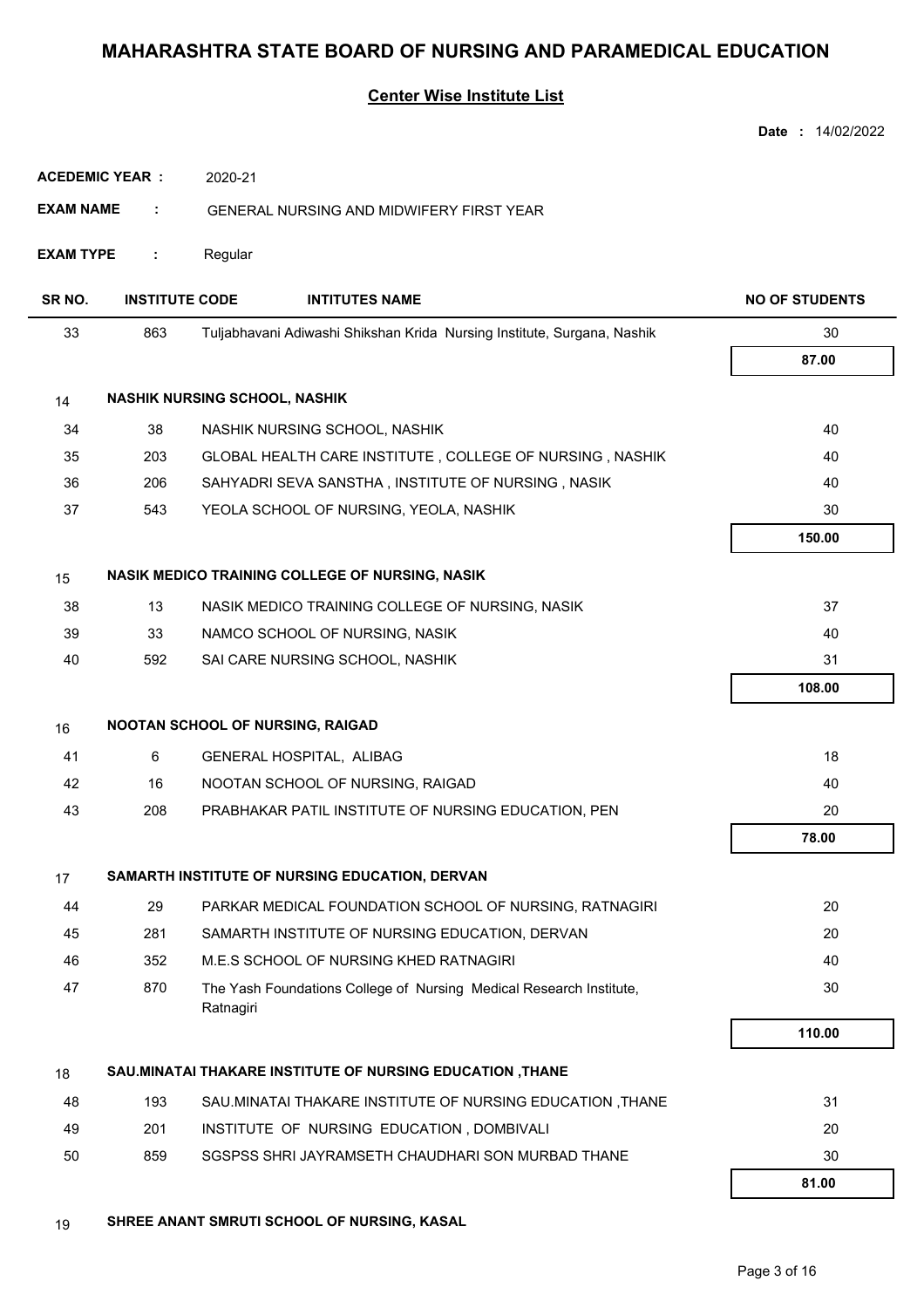|                       |                         |                                                                                      | <b>Date: 14/02/2022</b> |
|-----------------------|-------------------------|--------------------------------------------------------------------------------------|-------------------------|
| <b>ACEDEMIC YEAR:</b> |                         | 2020-21                                                                              |                         |
| <b>EXAM NAME</b>      | ÷                       | GENERAL NURSING AND MIDWIFERY FIRST YEAR                                             |                         |
| <b>EXAM TYPE</b>      | ÷                       | Regular                                                                              |                         |
| SR NO.                | <b>INSTITUTE CODE</b>   | <b>INTITUTES NAME</b>                                                                | <b>NO OF STUDENTS</b>   |
| 51                    | 35                      | SHREE ANANT SMRUTI SCHOOL OF NURSING, KASAL                                          | 20                      |
| 52                    | 199                     | MANAV SADHAN VIKAS SANSTHA, SON, KUDAL, SINDHUDURG                                   | 20                      |
| 53                    | 362                     | BR. NATH PAI INSTITUTE OF NURSING, PINGULI, SINDHUDURGA                              | 25                      |
| 54                    | 400                     | GENERAL HOSPITAL, SINDHUDURG                                                         | 16                      |
|                       |                         |                                                                                      | 81.00                   |
| 20                    |                         | TCN Shri Bhausaheb Hire Government Medical College & Sarvopachar Rugnalaya, Dhule    |                         |
| 55                    | 9                       | GENERAL HOSPITAL, DHULE                                                              | 1                       |
| 56                    | 198                     | JAWAHAR MED.FOUNDATION, SON, DHULE                                                   | 20                      |
| 57                    | 852                     | SAROJINI SCHOOL OF NURSING, DHULE                                                    | 28                      |
| 58                    | 1112                    | TCN Shri Bhausaheb Hire Government Medical College & Sarvopachar<br>Rugnalaya, Dhule | 19                      |
|                       |                         |                                                                                      | 68.00                   |
| 21                    |                         | Training college of Nursing, general hospital malegaon nashik                        |                         |
| 59                    | 593                     | JIJAMATA NURSING SCHOOL, MALEGAON, NASHIK                                            | 20                      |
| 60                    | 865                     | M.A.D.SCHOOL OF NURSING, YEOLA, NASHIK                                               | 19                      |
| 61                    | 867                     | LATE BHIKAJI DARADE SCHOOL OF NURSING YEOLA, NASHIK                                  | 20                      |
| 62                    | 871                     | JAGADAMBA SCHOOL OF NURSING YEOLA NASHIK                                             | 20                      |
| 63                    | 1099                    | Training college of Nursing, general hospital malegaon nashik                        | 19                      |
|                       |                         |                                                                                      | 98.00                   |
| 22                    | V.S.Gen.Hospital, Thane |                                                                                      |                         |
| 64                    | 4                       | V. S. GENERAL HOSPITAL, THANE                                                        | 18                      |
| 65                    | 26                      | KALAVATI INSTITUTE OF NURSING EDUCATION, AIROLI NAVI<br><b>MUMBAI</b>                | 38                      |
| 66                    | 484                     | NAVJEEVAN SCHOOL OF NURSING, SHAHAPUR, THANE                                         | 20                      |
|                       |                         |                                                                                      | 76.00                   |
| 23                    |                         | YERALA MEDICAL TRUST & RESEARCH CENTRE, SCHOOL OF NURSING, KHARGHAR                  |                         |
| 67                    | 195                     | MGMS FLORENCE NIGHTINGALE INSTITUTE OF NSG EDU., NAVI<br><b>MUMBAI</b>               | 29                      |
| 68                    | 205                     | YERALA MEDICAL TRUST & RESEARCH CENTRE, SCHOOL OF<br>NURSING, KHARGHAR               | 59                      |
| 69                    | 444                     | DR. D. Y. PATIL INSTITUTE OF NURSING EDUCATION, NAVI MUMBAI                          | 20                      |
| 70                    | 486                     | PRATIBHA SCHOOL OF NURSING, KOPERKHAIRANE, NAVI MUMBAI                               | 69                      |
| 71                    | 595                     | D. D. VISPUTE SCHOOL OF NURSING, PANVEL, RAIGAD                                      | 20                      |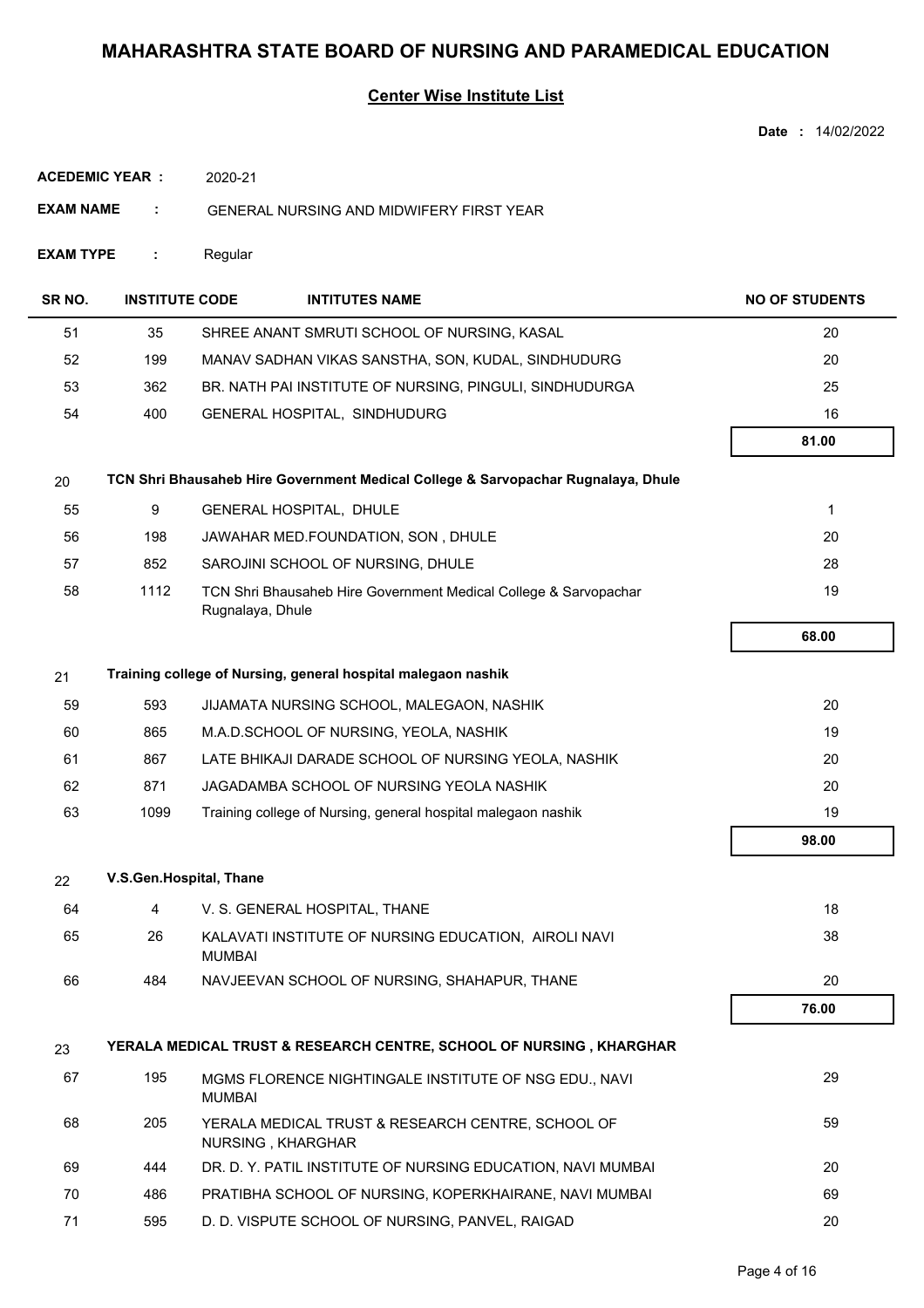|                  |                       |                                                                                 | <b>Date: 14/02/2022</b> |
|------------------|-----------------------|---------------------------------------------------------------------------------|-------------------------|
|                  | <b>ACEDEMIC YEAR:</b> | 2020-21                                                                         |                         |
| <b>EXAM NAME</b> | ÷                     | GENERAL NURSING AND MIDWIFERY FIRST YEAR                                        |                         |
| <b>EXAM TYPE</b> | ÷                     | Regular                                                                         |                         |
| SR NO.           | <b>INSTITUTE CODE</b> | <b>INTITUTES NAME</b>                                                           | <b>NO OF STUDENTS</b>   |
|                  |                       |                                                                                 | 197.00                  |
| Pune             |                       |                                                                                 |                         |
| 24               |                       | <b>BAKUL TAMBAT INSTITUTE OF NURSING EDUCATION, PUNE</b>                        |                         |
| 72               | 221                   | BAKUL TAMBAT INSTITUTE OF NURSING EDUCATION, PUNE                               | 60                      |
| 73               | 227                   | N.M. WADIA HOSPITAL, SCHOOL OF NURSING, PUNE                                    | 17                      |
| 74               | 903                   | Rajmata Jijau Shikshan Prasarak Mandal School of Nursing, Pune                  | 18                      |
|                  |                       |                                                                                 | 95.00                   |
| 25               |                       | BHARATI VIDYAPEETH COLLEGE OF NURSING, PUNE                                     |                         |
| 75               | 223                   | BHARATI VIDYAPEETH COLLEGE OF NURSING, PUNE                                     | 47                      |
| 76               | 231                   | C Y DANGAT PATIL SHIKSHAN AND KRIDA MANDAL, SCHOOL OF<br>NURSING, PUNE          | 20                      |
| 77               | 430                   | GURURAJ SCHOOL OF NURSING, PUNE                                                 | 19                      |
| 78               | 879                   | PIMPRI NURSING SCHOOL CHINCHWAD PUNE                                            | 30                      |
| 79               | 898                   | Dhareshwar Institute of Nursing, Pune                                           | 40                      |
|                  |                       |                                                                                 | 156.00                  |
| 26               |                       | C.P.R. GENERAL HOSPITAL, KOLHAPUR                                               |                         |
| 80               | 41                    | C.P.R. GENERAL HOSPITAL, KOLHAPUR                                               | 19                      |
| 81               | 74                    | KEDARI REDEKAR NURSING SCHOOL, GADHINGLAJ, KOLHAPUR                             | 20                      |
| 82               | 888                   | YASHWANT NURSING INSTITUTE, KODOLI PANHALA KOLHAPUR                             | 20                      |
| 83               | 906                   | APEX NURSING SCHOOL KARVIR, KOLHAPUR                                            | 23                      |
| 84               | 1087                  | Dr. Deepak Patil Nursing Institute, Panhala, Kolhapur                           | 50                      |
|                  |                       |                                                                                 | 132.00                  |
| 27               |                       | DR. D.Y. PATIL INST OF NURSING EDU, PIMPRI, PUNE                                |                         |
| 85               | 62                    | Sevadham Trust A.S.M.T. SON, MAVAL, PUNE,                                       | 16                      |
| 86               | 65                    | ANAND MEDICAL FOUNDATION, SON, KURULI, KHED, PUNE                               | 20                      |
| 87               | 220                   | DR. D.Y. PATIL INST OF NURSING EDU, PIMPRI, PUNE                                | 29                      |
| 88               | 222                   | BHAUSAHEB SARDESAI SCHOOL OF NURSING, TALEGAON<br><b>GENERAL HOSPITAL, PUNE</b> | 18                      |
| 89               | 226                   | DWARIKA SANGAMNER INSTITUTE OF NURSING EDUCATION, PUNE                          | 21                      |
| 90               | 637                   | LATE UDHAVRAO TULSHIRAM JADHAVAR FOUNDATIONS INSTITUTE<br>OF NURSING, PUNE      | 27                      |
|                  |                       |                                                                                 | 131.00                  |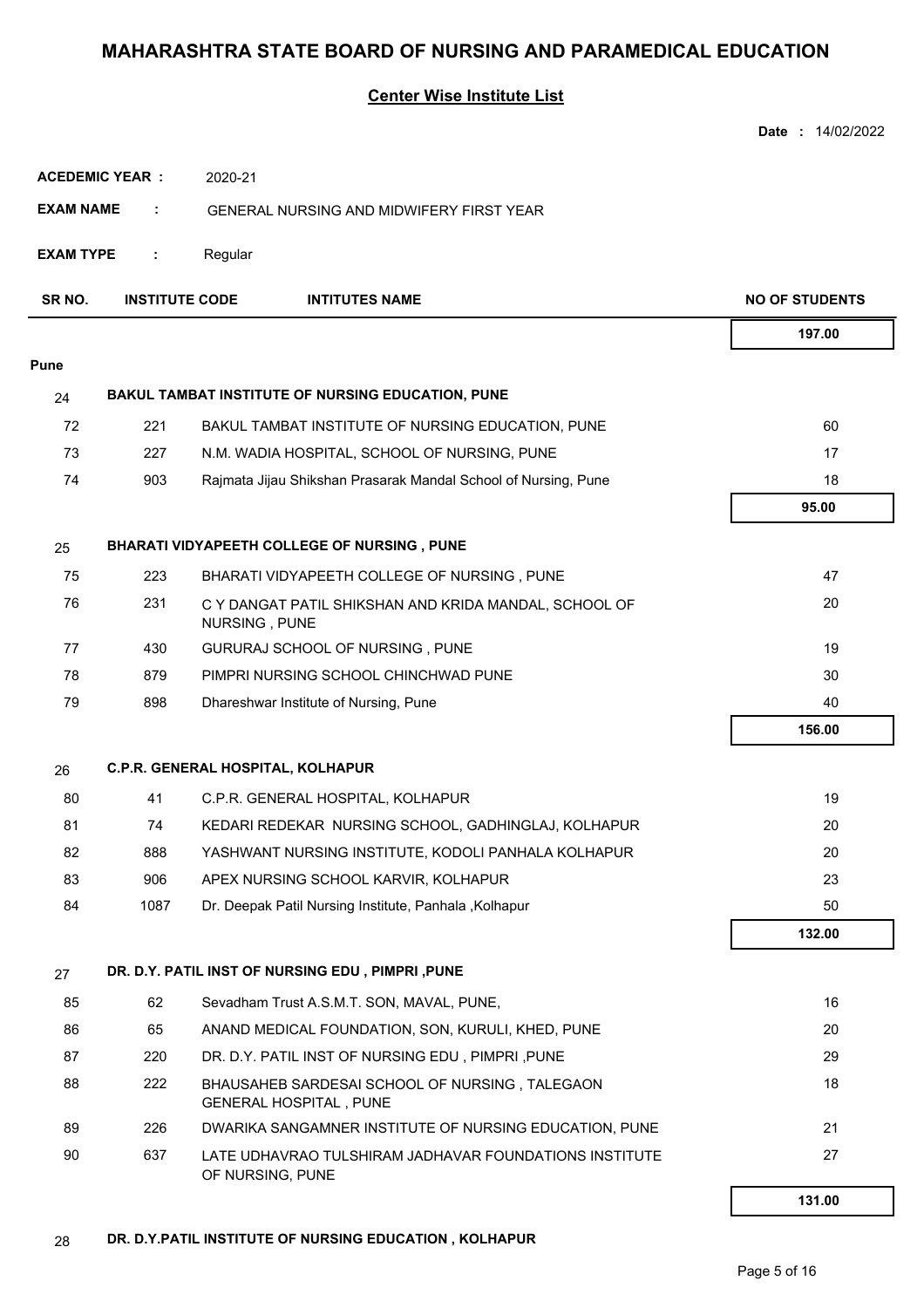#### **Center Wise Institute List**

|                  |                        |                                  |                                                                              | <b>Date: 14/02/2022</b> |
|------------------|------------------------|----------------------------------|------------------------------------------------------------------------------|-------------------------|
|                  | <b>ACEDEMIC YEAR :</b> | 2020-21                          |                                                                              |                         |
| <b>EXAM NAME</b> | ÷                      |                                  | <b>GENERAL NURSING AND MIDWIFERY FIRST YEAR</b>                              |                         |
| EXAM TYPE        | ÷                      | Regular                          |                                                                              |                         |
| SR NO.           | <b>INSTITUTE CODE</b>  |                                  | <b>INTITUTES NAME</b>                                                        | <b>NO OF STUDENTS</b>   |
| 91               | 225                    |                                  | DR. D.Y.PATIL INSTITUTE OF NURSING EDUCATION, KOLHAPUR                       | 29                      |
| 92               | 428                    | <b>KOLHAPUR</b>                  | SHRI BHAIRAVNATH NURSING SCHOOL, ICHALKARANJI,                               | 20                      |
| 93               | 582                    |                                  | SANT GAJANAN MAHARAJ SCHOOL OF NURSING, CHINCHEWADI,<br>GADHINGLAJ, KOLHAPUR | 19                      |
| 94               | 606                    | <b>KOLHAPUR</b>                  | LATE SOU ROSHANBI SHAMANJI NURSING SCHOOL, GADHINGLAJ,                       | 17                      |
|                  |                        |                                  |                                                                              | 85.00                   |
| 29               |                        | <b>GENERAL HOSPITAL, Sangli</b>  |                                                                              |                         |
| 95               | 66                     |                                  | KAMAL INSTITUTE OF NURSING EDUCATION, JATH, SANGLI                           | 19                      |
| 96               | 72                     |                                  | UMA INST. OF NURSING EDUCATION, SANGLI                                       | 18                      |
| 97               | 217                    |                                  | GENERAL HOSPITAL, SANGLI                                                     | 20                      |
| 98               | 236                    |                                  | MARY BHORE GENERAL NURSING SCHOOL, MIRAJ                                     | 18                      |
|                  |                        |                                  |                                                                              | 75.00                   |
| 30               |                        | <b>GENERAL HOSPITAL, Satara</b>  |                                                                              |                         |
| 99               | 40                     |                                  | GENERAL HOSPITAL, SATARA                                                     | 19                      |
| 100              | 90                     | ,SATARA                          | PHALTAN EDUCATION SOCIETY, SCHOOL OF NURSING, PHALTAN                        | 40                      |
| 101              | 240                    |                                  | W.F.P.M., SCHOOL OF NURSING, WAI, SATARA                                     | 29                      |
|                  |                        |                                  |                                                                              | 88.00                   |
| 31               |                        | <b>GENERAL HOSPITAL, Solapur</b> |                                                                              |                         |
| 102              | 42                     |                                  | DHANRAJGIRIJI HOSPITAL, SOLAPUR                                              | 17                      |
| 103              | 54                     |                                  | ASHWINI SAHAKARI SON, SOLAPUR                                                | 30                      |
| 104              | 218                    |                                  | GENERAL HOSPITAL, SOLAPUR                                                    | 19                      |
| 105              | 562                    |                                  | YASHODHARA NURSING INSTITUTE, SOLAPUR                                        | 18                      |
| 106              | 638                    |                                  | SARDARBI INSTITUTE OF NURSING EDUCATION, MOHOL, SOLAPUR                      | 21                      |
|                  |                        |                                  |                                                                              | 105.00                  |
| 32               |                        |                                  | <b>GENERAL HOSPITAL, AHMEDNAGAR</b>                                          |                         |
| 107              | 39                     |                                  | GENERAL HOSPITAL, AHMEDNAGAR                                                 | 17                      |
| 108              | 51                     |                                  | KRANTI SCHOOL OF NURSING AHMEDNAGAR                                          | 34                      |
| 109              | 212                    |                                  | E.BOOTH HOSPITAL, AHMEDNAGAR                                                 | 20                      |
| 110              | 234                    | AHMEDNAGAR                       | ANAND RISHIJI HOSPITAL MEDICA RES CENTRE, SON,                               | 38                      |

 **109.00**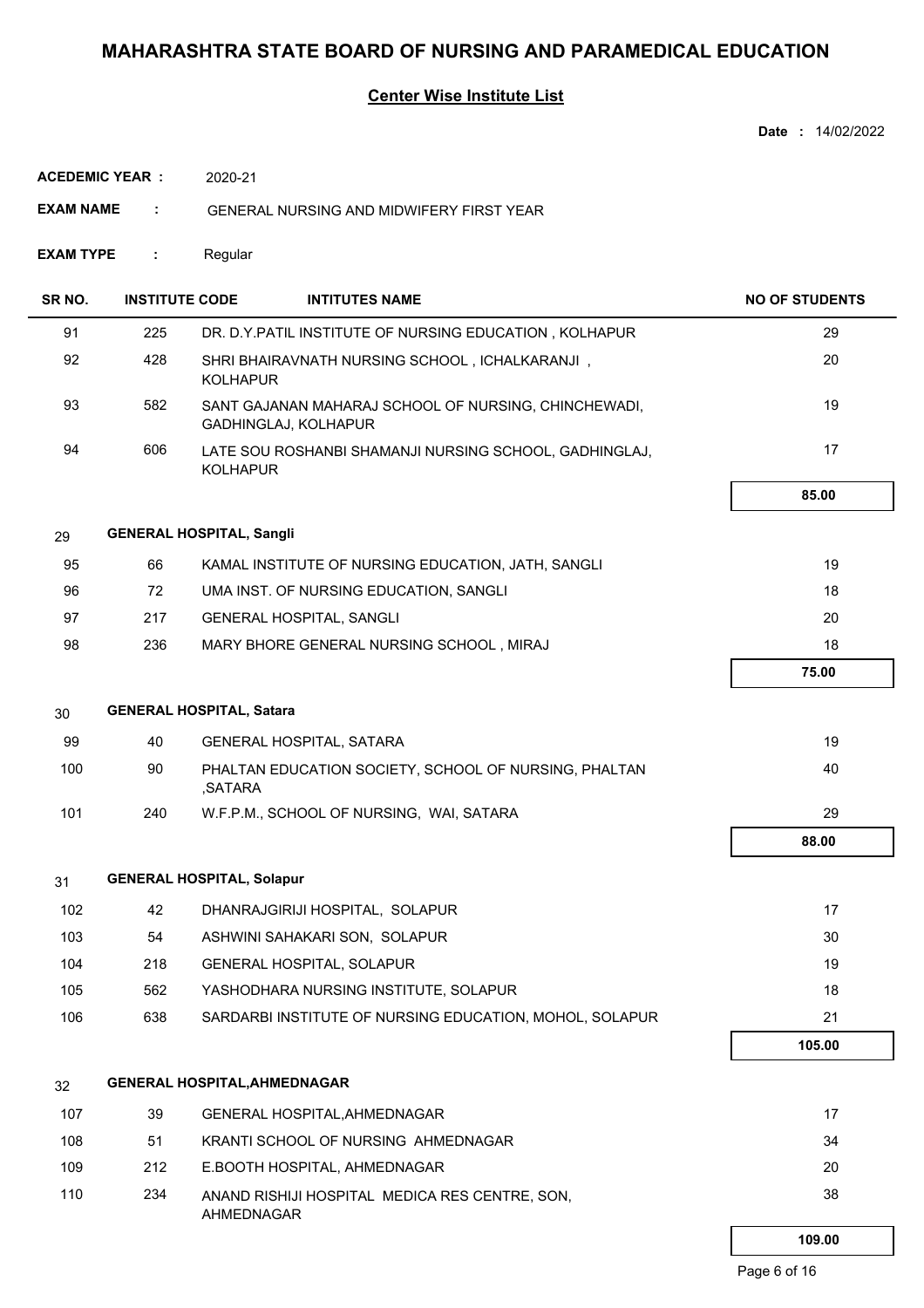|                  |                       |               |                                                                              | Date: 14/02/2022      |
|------------------|-----------------------|---------------|------------------------------------------------------------------------------|-----------------------|
|                  | <b>ACEDEMIC YEAR:</b> | 2020-21       |                                                                              |                       |
| <b>EXAM NAME</b> | ÷.                    |               | GENERAL NURSING AND MIDWIFERY FIRST YEAR                                     |                       |
| <b>EXAM TYPE</b> | ÷.                    |               |                                                                              |                       |
| SR NO.           | <b>INSTITUTE CODE</b> |               | <b>INTITUTES NAME</b>                                                        | <b>NO OF STUDENTS</b> |
| 33               |                       |               | KASEGAON EDUCATION SOCIETY, SCHOOL OF NURSING, ISLAMPUR, SANGLI              |                       |
| 111              | 228                   |               | LOKNETE RAJARAMBAPU PATIL, TRG. COLL. OF NURSING,<br>ISLAMPUR, WALWA, SANGLI | 30                    |
| 112              | 230                   |               | KASEGAON EDUCATION SOCIETY, SCHOOL OF NURSING,<br><b>ISLAMPUR, SANGLI</b>    | 56                    |
| 113              | 623                   |               | KEDARNATH NURSING SCHOOL, ISLAMPUR, SANGLI                                   | 60                    |
|                  |                       |               |                                                                              | 146.00                |
| 34               |                       |               | Krishna Hosp.& M.R.C., Karad. Dist-Satara                                    |                       |
| 114              | 215                   | <b>SATARA</b> | KRISHNA HOSPITAL MEDICAL RESEARCH CENTER, KARAD,                             | 59                    |
| 115              | 233                   |               | LATE NARAYANDAS BHAWANGDAS CHHABADA TRAINING COLLEGE<br>OF NURSING, SATARA   | 19                    |
| 116              | 303                   |               | APARNA INST. OF NURSING EDUCATION, KARAD                                     | 27                    |
| 117              | 807                   |               | RAJMATA NURSING SCHOOL, SATARA                                               | 76                    |
|                  |                       |               |                                                                              | 181.00                |
| 35               |                       |               | PAD DR. V. VIKHE PATIL INSTITUTE OF NURSING EDUCATION, AHMEDNAGAR            |                       |
| 118              | 235                   | AHMEDNAGAR    | PAD DR. V. VIKHE PATIL INSTITUTE OF NURSING EDUCATION,                       | 80                    |
| 119              | 880                   |               | Praytna Nursing College, Ahmednagar                                          | 40                    |
|                  |                       |               |                                                                              | 120.00                |
| 36               |                       |               | PARVATIBAI MHASKE INSTITUTE OF NURSING, AHMEDNAGAR                           |                       |
| 120              | 73                    |               | SEVA NURSING SCHOOL, AHMEDNAGAR                                              | 81                    |
| 121              | 224                   |               | SHRI VIVEKANAND SCHOOL OF NURSING, RAHURI, AHMEDNAGAR                        | 38                    |
| 122              | 278                   |               | PARVATIBAI MHASKE INSTITUTE OF NURSING, AHMEDNAGAR                           | 57                    |
|                  |                       |               |                                                                              | 176.00                |
| 37               |                       |               | POONA HOSPITAL RESEARCH CENTRE, SON, PUNE                                    |                       |
| 123              | 210                   |               | K.E.M. HOSPITAL, PUNE                                                        | 19                    |
| 124              | 211                   |               | POONA HOSPITAL RESEARCH CENTRE, SON, PUNE                                    | 19                    |
| 125              | 905                   |               | SNEHAL GNM INSTITUTE OF NURSING PUNE                                         | 19                    |
|                  |                       |               |                                                                              | 57.00                 |
| 38               |                       |               | Pravara Med. Trust, P.O.Loni, Tal-Shrirampur, Ahmednagar                     |                       |
| 126              | 214                   | AHMEDNAGAR    | PRAVARA MED. TRUST, COLLEGE OF NURSING, LONI,                                | 96                    |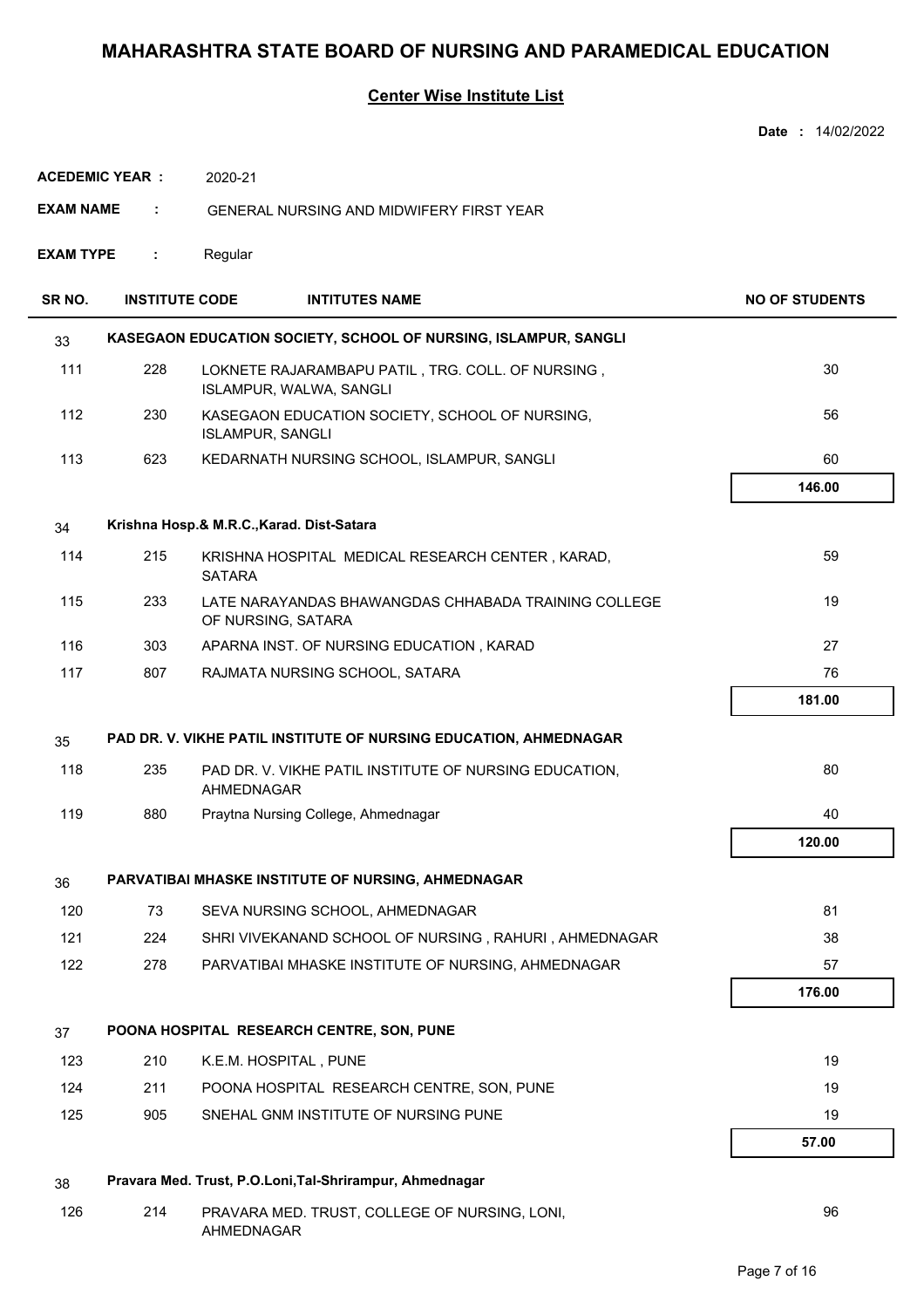|                        |                       |                                                                                     | <b>Date: 14/02/2022</b> |
|------------------------|-----------------------|-------------------------------------------------------------------------------------|-------------------------|
| <b>ACEDEMIC YEAR :</b> |                       | 2020-21                                                                             |                         |
| EXAM NAME              | ÷                     | <b>GENERAL NURSING AND MIDWIFERY FIRST YEAR</b>                                     |                         |
| <b>EXAM TYPE</b>       | ÷                     | Regular                                                                             |                         |
| SR NO.                 | <b>INSTITUTE CODE</b> | <b>INTITUTES NAME</b>                                                               | <b>NO OF STUDENTS</b>   |
| 127                    | 282                   | MAHARASHTRA HOMOEOPATHIC FOUNDATION'S SCHOOL OF<br>NURSING, PATHAR, AHMEDNAGAR      | 80                      |
|                        |                       |                                                                                     | 176.00                  |
| 39                     |                       | SHARDABAI PAWAR INSTITUTE OF NURSING, PUNE                                          |                         |
| 128                    | 232                   | GIRIRAJ SCHOOL OF NURSING, BARAMATI                                                 | 28                      |
| 129                    | 239                   | SUSHRUSHA NURSING SCHOOL, DAUND, PUNE                                               | 30                      |
| 130                    | 318                   | SHARDABAI PAWAR INSTITUTE OF NURSING, PUNE                                          | 19                      |
| 131                    | 393                   | JAY INSTITUTE OF NURSING, INDAPUR, PUNE                                             | 59                      |
| 132                    | 650                   | YASH INSTITUTE OF NURSING PARAMEDICAL SCIENCES, INDAPUR,<br><b>PUNE</b>             | 20                      |
|                        |                       |                                                                                     | 156.00                  |
| 40                     |                       | SHREE SAI NURSING SCHOOL, JAMKHED, AHMEDNAGAR                                       |                         |
| 133                    | 524                   | SHREE SAI NURSING SCHOOL, JAMKHED, AHMEDNAGAR                                       | 60                      |
| 134                    | 878                   | VIJAYA SCHOOL OF NURSING PARNER AHMEDNAGAR                                          | 29                      |
| 135                    | 884                   | Sant Eknath Institute of Nursing, Shevgaon, Ahmednagar                              | 20                      |
|                        |                       |                                                                                     | 109.00                  |
| 41                     |                       | SHRUTI NURSING SCHOOL, SHRIRAMPUR, AHMEDNAGAR                                       |                         |
| 136                    | 625                   | SHRUTI NURSING SCHOOL, SHRIRAMPUR, AHMEDNAGAR                                       | 28                      |
| 137                    | 889                   | Swami Samarth Nursing College, Kolpewadi, Ahmednagar                                | 40                      |
| 138                    | 896                   | Jijamata Nursing School, Newasa, Ahmednagar                                         | 20                      |
|                        |                       |                                                                                     | 88.00                   |
| 42                     |                       | SIDDHAKALA SCHOOL OF NURSING, SANGAMNER, AHMEDNAGAR                                 |                         |
| 139                    | 604                   | MANGALA NURSING SCHOOL, AHMEDNAGAR                                                  | 39                      |
| 140                    | 629                   | LATE BHAU DAJI PATIL DESHMUKH GRAMIN VIKAS PRATISHTHAN'S<br>RANM SCHOOL, AHMEDNAGAR | 19                      |
| 141                    | 647                   | SIDDHAKALA SCHOOL OF NURSING, SANGAMNER, AHMEDNAGAR                                 | 38                      |
| 142                    | 902                   | Vamanrao Ithape RGNM School, Sangamner, Ahmednagar                                  | 40                      |
|                        |                       |                                                                                     | 136.00                  |
| 43                     |                       | ST.LUKES HOSPITAL, SHRIRAMPUR, AHMEDNAGAR                                           |                         |
| 143                    | 213                   | ST.LUKES HOSPITAL, SHRIRAMPUR, AHMEDNAGAR                                           | 24                      |
| 144                    | 342                   | SAI NURSING INSTITUTE, RAHATA, AHMEDNAGAR                                           | 18                      |
| 145                    | 506                   | KOPERGAON TALUKA VIDYARTHI SAHAYYAK SCHOOL OF<br>NURSING, KOPERGAON                 | 21                      |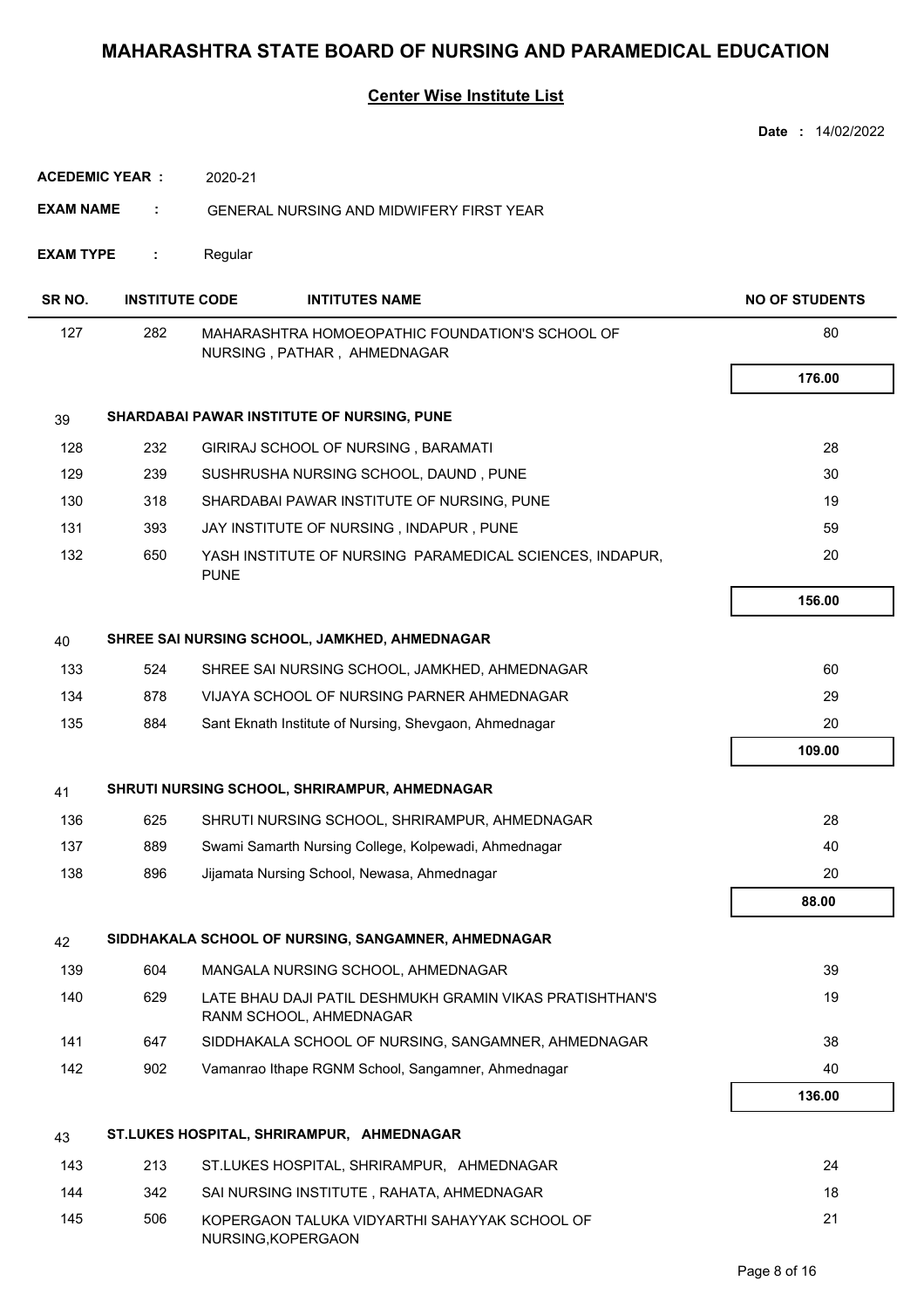#### **Center Wise Institute List**

|                  |                       |                                                                          | Date: 14/02/2022      |
|------------------|-----------------------|--------------------------------------------------------------------------|-----------------------|
|                  | <b>ACEDEMIC YEAR:</b> | 2020-21                                                                  |                       |
| <b>EXAM NAME</b> | ÷                     | <b>GENERAL NURSING AND MIDWIFERY FIRST YEAR</b>                          |                       |
| <b>EXAM TYPE</b> | ÷                     | Regular                                                                  |                       |
| SR NO.           | <b>INSTITUTE CODE</b> | <b>INTITUTES NAME</b>                                                    | <b>NO OF STUDENTS</b> |
| 146              | 634                   | JIJAMATA NURSING SCHOOL, SHEVGAON, AHMEDNAGAR                            | 19                    |
|                  |                       |                                                                          | 82.00                 |
| 44               |                       | VIJAYSINH MOHITE PATIL SCHOOL OF NURSING, MALSHIRAS, SOLAPUR             |                       |
| 147              | 64                    | SHIVAJI SHIKSHAN PRASARAK MANDALS, SON, BARSHI, SOLAPUR                  | 20                    |
| 148              | 241                   | SAHARA INSTITUTE OF NURSING EDUCATION, AKLUJ, SOLAPUR                    | 20                    |
| 149              | 636                   | VIJAYSINH MOHITE PATIL SCHOOL OF NURSING, MALSHIRAS,<br><b>SOLAPUR</b>   | 29                    |
|                  |                       |                                                                          | 69.00                 |
| 45               |                       | WANLESS HOSPITAL COLLEGE OF NURSING, MIRAJ, DIST-SANGLI                  |                       |
| 150              | 53                    | DR. J. J. MAGDUM SON, SHIROL, KOLHAPUR                                   | 39                    |
| 151              | 216                   | WANLESS HOSPITAL COLLEGE OF NURSING, MIRAJ, DIST SANGLI                  | 39                    |
| 152              | 238                   | GULABRAO PATIL INSTITUTE OF NURSING SCIENCES, MIRAJ,<br><b>SANGLI</b>    | 38                    |
| 153              | 501                   | CHINGUAAI INSTITUTE OF NURSING EDUCATION, KAVATHE<br>MAHANKAL, SANGLI    | 19                    |
|                  |                       |                                                                          | 135.00                |
| <b>Nagpur</b>    |                       |                                                                          |                       |
| 46               |                       | Dist.Hospital for Women, Akola                                           |                       |
| 154              | 568                   | MAHARSHI WALMIKI INSTITUTE OF NURSING MALKAPUR, AKOLA                    | 20                    |
| 155              | 928                   | SAVITRIBAI FULE SCHOOL OF NURSING AKOLA                                  | 55                    |
| 156              | 994                   | Mahatma Fule Nursing School, Akola                                       | 20                    |
| 157              | 1020                  | ANGEL OF MERCY INSTITUTE OF NURSING, AKOLA                               | 20                    |
|                  |                       |                                                                          | 115.00                |
| 47               |                       | DR. PANJABRAO DESHMUKH INST. OF NSG. AMRAVATI                            |                       |
| 158              | 107                   | DIST.HOSPITAL FOR WOMEN, AMRAVATI                                        | 10                    |
| 159              | 116                   | MAA GAYATRI SCHOOL OF NURSING, ACHALPUR, AMRAVATI                        | 40                    |
| 160              | 146                   | DR. PANJABRAO DESHMUKH INST. OF NSG. AMRAVATI                            | 49                    |
| 161              | 248                   | <b>GENERAL HOSPITAL, AMRAVATI</b>                                        | 19                    |
| 162              | 656                   | SARASWATI INSTITUTE OF NURSING SCIENCES AND RESEARCH,<br><b>AMRAVATI</b> | 40                    |
|                  |                       |                                                                          | 158.00                |

48 **FLORENCE NIGHTINGALE TRAINING COLLEGE OF NURSING,WARDHA.**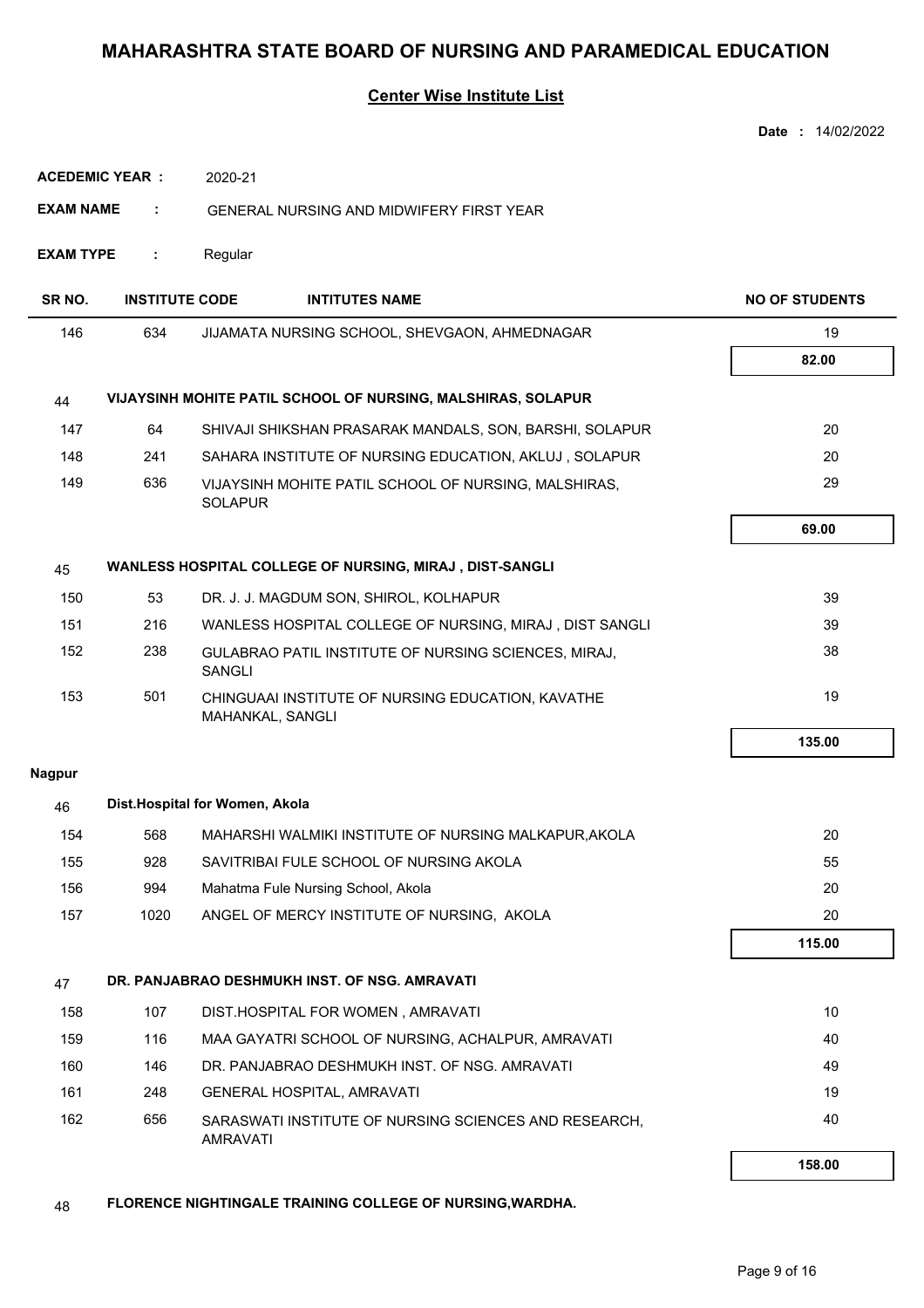#### **Center Wise Institute List**

|                  |                        |                                                                            | Date: 14/02/2022      |
|------------------|------------------------|----------------------------------------------------------------------------|-----------------------|
|                  | <b>ACEDEMIC YEAR :</b> | 2020-21                                                                    |                       |
| <b>EXAM NAME</b> | ÷                      | <b>GENERAL NURSING AND MIDWIFERY FIRST YEAR</b>                            |                       |
| <b>EXAM TYPE</b> | ÷                      | Regular                                                                    |                       |
| SR NO.           | <b>INSTITUTE CODE</b>  | <b>INTITUTES NAME</b>                                                      | <b>NO OF STUDENTS</b> |
| 163              | 101                    | FLORENCE NIGHTINGALE TRAINING COLLEGE OF<br>NURSING, WARDHA.               | 99                    |
| 164              | 151                    | KASABAI SCHOOL OF NURSING, SEVAGRAM, WARDHA                                | 20                    |
| 165              | 331                    | SARASWATI NURSING SCHOOL GUNJKHEDA WARDHA                                  | 20                    |
|                  |                        |                                                                            | 139.00                |
| 49               |                        | <b>GENERAL HOSPITAL GADCHIROLI</b>                                         |                       |
| 166              | 113                    | <b>GENERAL HOSPITAL GADCHIROLI</b>                                         | 10                    |
| 167              | 253                    | DR. SALVE NURSING INSTITUTE COLLEGE, GADCHIROLI                            | 28                    |
| 168              | 360                    | NAVJEEVAN NURSING SCHOOL, CHAMORSHI, GADCHIROLI                            | 20                    |
| 169              | 672                    | SHRI SAI SCHOOL OF NURSING, ARMORI, GADCHIROLI                             | 39                    |
| 170              | 929                    | Meerabai Kamble College of Nursing, Chandrapur                             | 20                    |
|                  |                        |                                                                            | 117.00                |
| 50               |                        | <b>GENERAL HOSPITAL , YAVATMAL</b>                                         |                       |
| 171              | 136                    | MUNGASAJI MAHARAJ NURSING SCHOOL, YAVATMAL                                 | 60                    |
| 172              | 410                    | SHRI VINAYAKRAOBAPU DESHMUKH NURSING SCHOOL,<br>SAWARGAON, YAVATMAL        | 60                    |
|                  |                        |                                                                            | 120.00                |
| 51               |                        | <b>GENERAL HOSPITAL, Akola</b>                                             |                       |
| 173              | 118                    | AKANKSHA SOCIAL WELFARE AND HRDA, INSTITUTE OF NURSING<br>EDUCATION, AKOLA | 39                    |
| 174              | 122                    | NATIONAL SCHOOL OF NURSING, AKOLA                                          | 20                    |
| 175              | 249                    | GENERAL HOSPITAL, AKOLA                                                    | 20                    |
|                  |                        |                                                                            | 79.00                 |
| 52               |                        | <b>GENERAL HOSPITAL, Bhandara</b>                                          |                       |
| 176              | 112                    | GENERAL HOSPITAL, BHANDARA                                                 | 9                     |
| 177              | 126                    | SMT. K. N. PATEL SCHOOL OF NURSING, BHANDARA                               | 40                    |
| 178              | 378                    | POOJA NURSING INSTITUTE, BHANDARA                                          | 40                    |
| 179              | 679                    | AROMIRA SCHOOL OF NURSING, BHANDARA                                        | 20                    |
| 180              | 935                    | Spandan Nursing School, Pauni, Bhandara                                    | 19                    |
| 181              | 1109                   | Smt. Shalinitai Meghe College of Nursing & Hospital, Bhilewada, Bhandara   | 60                    |
|                  |                        |                                                                            | 188.00                |
|                  |                        |                                                                            |                       |

#### 53 **GENERAL HOSPITAL, BULDANA**

182 254 MOTHER TERESA SCHOOL OF NURSING, BULDANA 20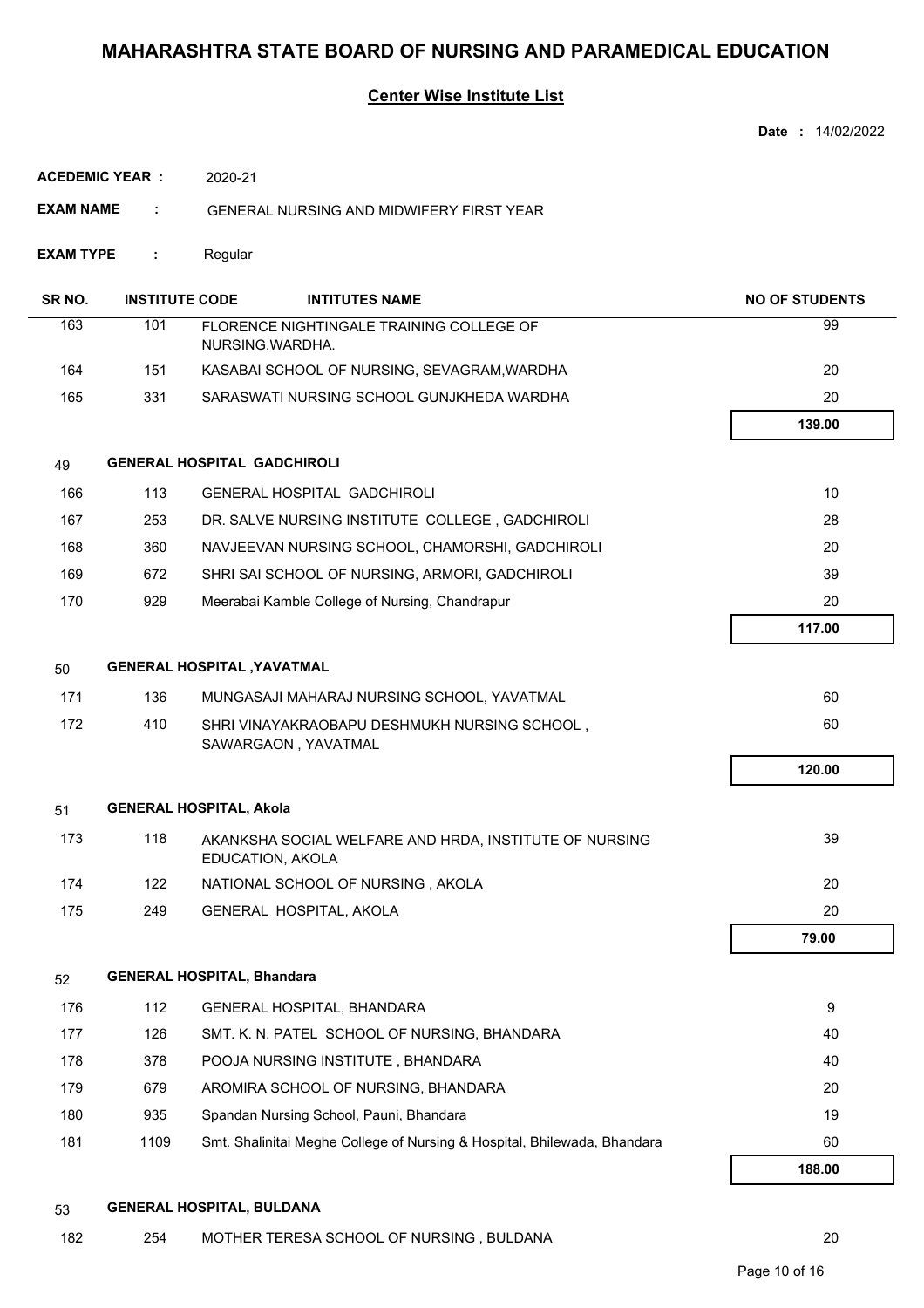#### **Center Wise Institute List**

|                  |                       |                                     |                                                             | Date: 14/02/2022      |
|------------------|-----------------------|-------------------------------------|-------------------------------------------------------------|-----------------------|
|                  | <b>ACEDEMIC YEAR:</b> | 2020-21                             |                                                             |                       |
| <b>EXAM NAME</b> | ÷                     |                                     | GENERAL NURSING AND MIDWIFERY FIRST YEAR                    |                       |
|                  |                       |                                     |                                                             |                       |
| <b>EXAM TYPE</b> | ÷                     | Regular                             |                                                             |                       |
| SR NO.           | <b>INSTITUTE CODE</b> |                                     | <b>INTITUTES NAME</b>                                       | <b>NO OF STUDENTS</b> |
| 183              | 300                   |                                     | ANANDI NURSING INSTITUTE COLLEGE, BULDANA                   | 20                    |
| 184              | 919                   |                                     | VASANTPRABHA SCHOOL OF NURSING BULDHANA                     | 19                    |
| 185              | 921                   |                                     | ONENESS SCHOOL OF NURSING BULDHANA                          | 20                    |
|                  |                       |                                     |                                                             | 79.00                 |
| 54               |                       | <b>GENERAL HOSPITAL, WASHIM</b>     |                                                             |                       |
| 186              | 930                   |                                     | Mother Teresa College of Nursing, Washim                    | 70                    |
| 187              | 936                   |                                     | SAVITRIBAI PHULE INSTITUTE OF NURSING WASHIM                | 30                    |
| 188              | 1050                  |                                     | GENERAL HOSPITAL, WASHIM                                    | 11                    |
|                  |                       |                                     |                                                             | 111.00                |
| 55               |                       | <b>GENERAL HOSPITAL, CHANDRAPUR</b> |                                                             |                       |
| 189              | 109                   |                                     | GENERAL HOSPITAL, CHANDRAPUR                                | 20                    |
| 190              | 131                   |                                     | PRABHADEVI SCHOOL OF NURSING, CHANDRAPUR                    | 20                    |
| 191              | 664                   |                                     | MOTHER TERESA NURSING ACADAMY, BALLARPUR, CHANDRAPUR        | 19                    |
| 192              | 923                   |                                     | St.Paul Nursing College, Ballarpur, Chandrapur              | 20                    |
|                  |                       |                                     |                                                             | 79.00                 |
| 56               |                       |                                     | Indira Gandhi Medical College & Hospital, Nagpur            |                       |
| 193              | 244                   |                                     | INDIRA GANDHI MEDICAL COLLEGE & HOSPITAL, NAGPUR            | 26                    |
| 194              | 1110                  |                                     | Shri K.R.Pandav College of Nursing and Hospital, Nagpur     | 60                    |
|                  |                       |                                     |                                                             | 86.00                 |
| 57               |                       | K.T.S. GENERAL HOSPITAL, GONDIA     |                                                             |                       |
| 195              | 552                   |                                     | S. CHANDRA SCHOOL OF NURSING, ARJUNI GONDIA                 | 20                    |
| 196              | 937                   |                                     | RADHABAI BAHEKAR SCHOOL OF NURSING, GONDIA.                 | 20                    |
| 197              | 1025                  |                                     | K.T.S. GENERAL HOSPITAL, GONDIA                             | 19                    |
|                  |                       |                                     |                                                             | 59.00                 |
| 58               |                       |                                     | KASTURBA HEALTH SOCIETY, SEVAGRAM, WARDHA                   |                       |
| 198              | 149                   |                                     | SHALOM SCHOOL OF NURSING, WARDHA                            | 20                    |
| 199              | 247                   |                                     | KASTURBA HEALTH SOCIETY, SEVAGRAM, WARDHA                   | 39                    |
| 200              | 1107                  |                                     | Shalinitai Meghe College of Nursing, Salod(Hirapur), Wardha | 59                    |
|                  |                       |                                     |                                                             | 118.00                |
| 59               |                       |                                     | MADHURIBAI DESHMUKH INST.OF NSG.EDU., NAGPUR                |                       |

201 245 MURE MEMORIAL HOSPITAL SCHOOL OF NURSING, NAGPUR 29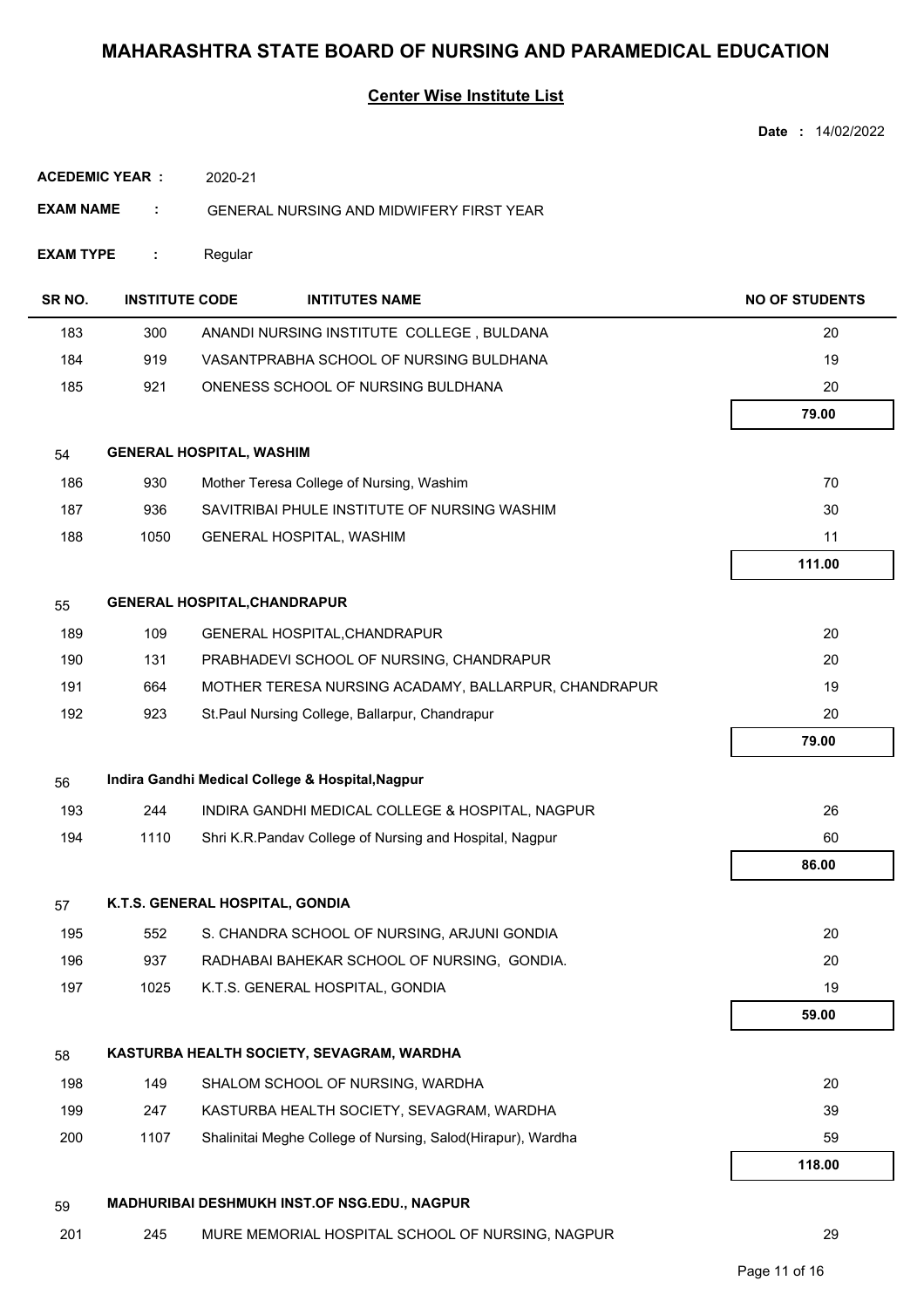#### **Center Wise Institute List**

| <b>ACEDEMIC YEAR:</b><br>2020-21                                          |                       |          |                                                                           |                       |  |
|---------------------------------------------------------------------------|-----------------------|----------|---------------------------------------------------------------------------|-----------------------|--|
| <b>EXAM NAME</b><br>÷.<br><b>GENERAL NURSING AND MIDWIFERY FIRST YEAR</b> |                       |          |                                                                           |                       |  |
| <b>EXAM TYPE</b><br>Regular<br>÷.                                         |                       |          |                                                                           |                       |  |
| SR <sub>NO</sub> .                                                        | <b>INSTITUTE CODE</b> |          | <b>INTITUTES NAME</b>                                                     | <b>NO OF STUDENTS</b> |  |
| 202                                                                       | 246                   |          | MADHURIBAI DESHMUKH INST.OF NSG.EDU., NAGPUR                              | 100                   |  |
| 203                                                                       | 920                   |          | CENTRAL INDIA NURSING COLLEGE NAGPUR                                      | 20                    |  |
|                                                                           |                       |          |                                                                           | 149.00                |  |
| 60                                                                        |                       |          | PRUTHVIRAJ DESHMUKH NURSING INSTITUTE, DIGRAS, YAVATMAL                   |                       |  |
| 204                                                                       | 115                   |          | HELEN ROSE SCHOOL OF NURSING UMRI, YAVATMAL                               | 20                    |  |
| 205                                                                       | 119                   | YAVATMAL | SUMITRABAI THAKARE TRAINING COLLEGE OF NURSING,                           | 49                    |  |
| 206                                                                       | 138                   | YAVATMAL | DR. ARCHANATAI GADE PATIL SCHOOL OF NURSING LOHARA                        | 40                    |  |
| 207                                                                       | 255                   |          | SAKSHI DESHMUKH INST OF NURSING, LOHARA, YAVATMAL                         | 40                    |  |
| 208                                                                       | 256                   |          | PRUTHVIRAJ DESHMUKH NURSING INSTITUTE, LOHARA, YAVATMAL                   | 20                    |  |
|                                                                           |                       |          |                                                                           | 169.00                |  |
| 61                                                                        |                       |          | SURETECH COLLEGE OF NURSING, NAGPUR                                       |                       |  |
| 209                                                                       | 123                   |          | TIRPUDE NURSING TRAINING SCHOOL, NAGPUR                                   | 40                    |  |
| 210                                                                       | 251                   |          | SURETECH COLLEGE OF NURSING, NAGPUR                                       | 40                    |  |
| 211                                                                       | 267                   |          | ASHARAM SCHOOL OF NURSING, NAGPUR                                         | 19                    |  |
| 212                                                                       | 924                   |          | Shree Sai School of Nursing, Umrer, Nagpur                                | 20                    |  |
| 213                                                                       | 1108                  |          | Datta Meghe College of Nursing, Wandongari, Nagpur                        | 60                    |  |
|                                                                           |                       |          |                                                                           | 179.00                |  |
| Aurangabad                                                                |                       |          |                                                                           |                       |  |
| 62                                                                        |                       |          | Aurangabad Training School of Nursing, Shivajinagar, Aurangabad           |                       |  |
| 214                                                                       | 490                   |          | Manik Nursing School, Garkhed, Aurangabad                                 | 19                    |  |
| 215                                                                       | 545                   |          | Yeshwant Institute of Nursing, Paithan Road, Aurangabad                   | 20                    |  |
| 216                                                                       | 707                   |          | DR. DAHIPHALE MEDICAL FOUNDATION TRUST'S SCHOOL OF<br>NURSING, AURANGABAD | 19                    |  |
| 217                                                                       | 942                   |          | Aurangabad Training School of Nursing, Shivajinagar, Aurangabad           | 40                    |  |
| 218                                                                       | 995                   |          | PADMAVATI NURSING SCHOOL, AURANGABAD                                      | 20                    |  |
|                                                                           |                       |          |                                                                           | 118.00                |  |
| 63                                                                        |                       |          | <b>BALESHWAR INSTITUTE OF NURSING, PARBHANI</b>                           |                       |  |
| 219                                                                       | 477                   |          | BELESHWAR INSTITUTE OF NURSING, PARBHANI                                  | 30                    |  |
| 220                                                                       | 986                   |          | Late. Tulsabai Sapanrao Patil Institute of Nursing Education, Parbhani    | 20                    |  |
| 221                                                                       | 998                   |          | APURVA NURSING INSTITUTE, PARBHANI                                        | 20                    |  |
|                                                                           |                       |          |                                                                           | 70.00                 |  |

**Date :** 14/02/2022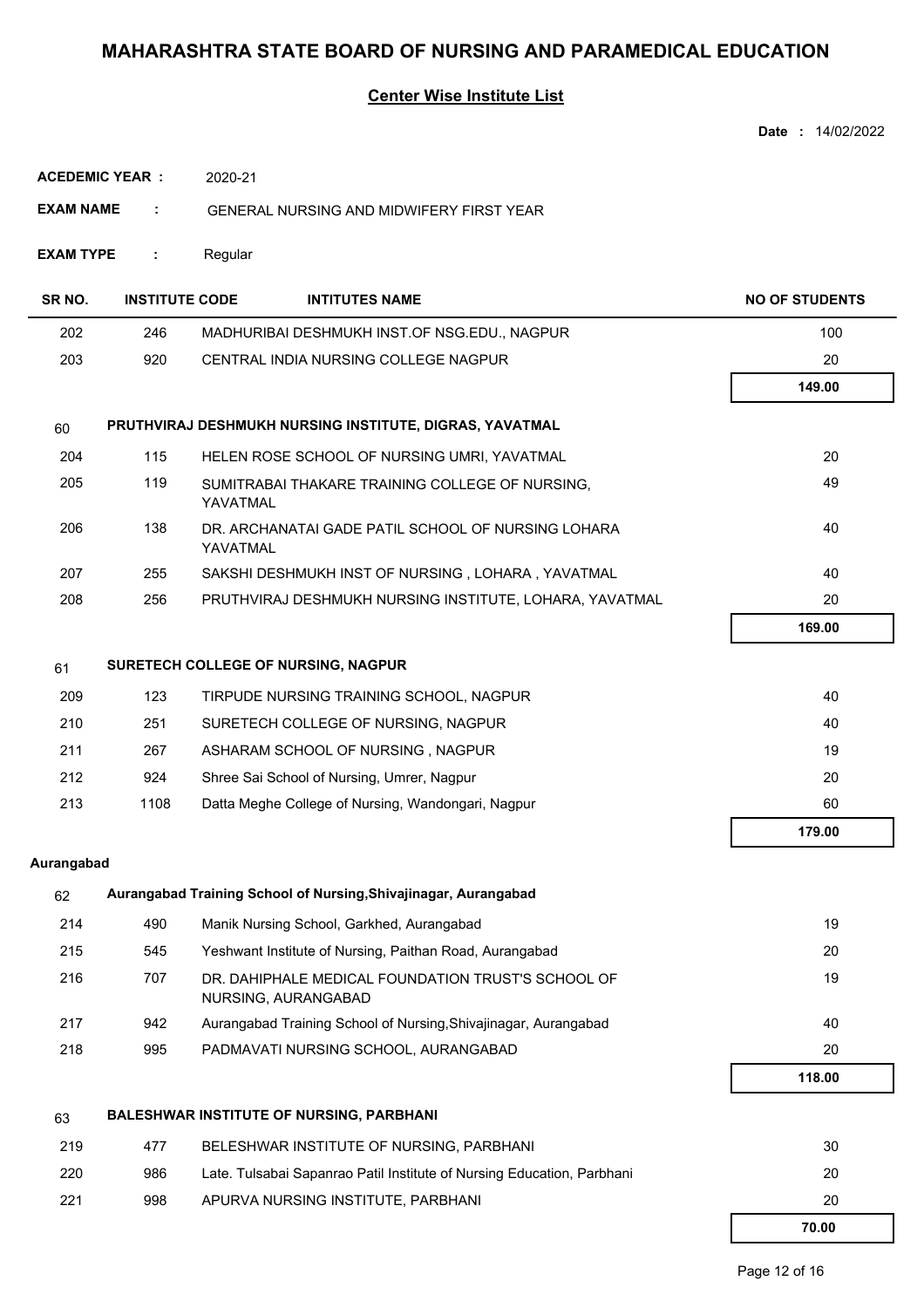|                                        |                               |                                                 |                                                        | Date: 14/02/2022      |
|----------------------------------------|-------------------------------|-------------------------------------------------|--------------------------------------------------------|-----------------------|
| <b>ACEDEMIC YEAR:</b><br>2020-21       |                               |                                                 |                                                        |                       |
| <b>EXAM NAME</b>                       | ÷                             | <b>GENERAL NURSING AND MIDWIFERY FIRST YEAR</b> |                                                        |                       |
| <b>EXAM TYPE</b><br>÷                  |                               | Regular                                         |                                                        |                       |
| SR NO.                                 | <b>INSTITUTE CODE</b>         |                                                 | <b>INTITUTES NAME</b>                                  | <b>NO OF STUDENTS</b> |
| 64                                     | <b>District Hospital Beed</b> |                                                 |                                                        |                       |
| 222                                    | 263                           |                                                 | SHRI SWAMI VIVEKANAND SCHOOL OF NURSING, BEED          | 20                    |
| 223                                    | 308                           | YASHWANT NURSING SCHOOL, ASHTI, BEED            |                                                        | 19                    |
| 224                                    | 939                           |                                                 | District Hospital, Beed                                | 20                    |
|                                        |                               |                                                 |                                                        | 59.00                 |
| 65                                     |                               |                                                 | <b>GENERAL HOSPITAL, BHABHULGAON, LATUR</b>            |                       |
| 225                                    | 356                           |                                                 | NAVJEEVAN CHARITABLE TRUST, LATUR                      | 20                    |
| 226                                    | 492                           |                                                 | New Vision School of Nursing, Latur                    | 60                    |
| 227                                    | 973                           |                                                 | FLORENCE SCHOOL OF NURSING, LATUR                      | 20                    |
|                                        |                               |                                                 |                                                        | 100.00                |
| <b>GENERAL HOSPITAL, HINGOLI</b><br>66 |                               |                                                 |                                                        |                       |
| 228                                    | 755                           |                                                 | YESHWANT INSTITUTE OF NURSING SCHOOL, HINGOLI          | 20                    |
| 229                                    | 829                           |                                                 | Ananditai Bengal Nursing School, Sengaon, Hingoli      | 20                    |
| 230                                    | 949                           |                                                 | LATE DATTARAO HAIBATRAO THORAT NURSING SCHOOL HINGOLI  | 40                    |
| 231                                    | 1103                          |                                                 | <b>GENERAL HOSPITAL, HINGOLI</b>                       | 10                    |
|                                        |                               |                                                 |                                                        | 90.00                 |
| 67                                     |                               | <b>GENERAL HOSPITAL, Jalna</b>                  |                                                        |                       |
| 232                                    | 169                           |                                                 | SHRI SAI INSTITUE OF NURSING, JALNA                    | 20                    |
| 233                                    | 260                           |                                                 | JALNA MISSION HOSPITAL, JALNA                          | 17                    |
| 234                                    | 283                           |                                                 | VASANTRAO NAIK SHIKSHAN PRASARAK MANDAL, JALNA         | 38                    |
| 235                                    | 446                           |                                                 | GENERAL HOSPITAL, JALANA                               | 10                    |
| 236                                    | 988                           |                                                 | Arjun School of Nursing, Jalna                         | 18                    |
| 237                                    | 990                           |                                                 | JAI AMBE SCHOOL OF NURSING JALNA                       | 30                    |
|                                        |                               |                                                 |                                                        | 133.00                |
| 68                                     |                               | <b>GENERAL HOSPITAL, Latur</b>                  |                                                        |                       |
| 238                                    | 262                           |                                                 | <b>GENERAL HOSPITAL, LATUR</b>                         | 21                    |
| 239                                    | 264                           | <b>LATUR</b>                                    | SANT TUKARAM INSTITUTE OF NURSING EDUCATION, AHMEDPUR, | 30                    |
| 240                                    | 336                           |                                                 | SHRI BHAGWAN NURSING SCHOOL, LATUR                     | 20                    |
| 241                                    | 351                           |                                                 | MAHARASHTRA COLLEGE OF NURSING, KAVA, LATUR            | 25                    |
| 242                                    | 966                           |                                                 | Sharada Institute of Nursing, Latur                    | 81                    |
|                                        |                               |                                                 |                                                        | 177.00                |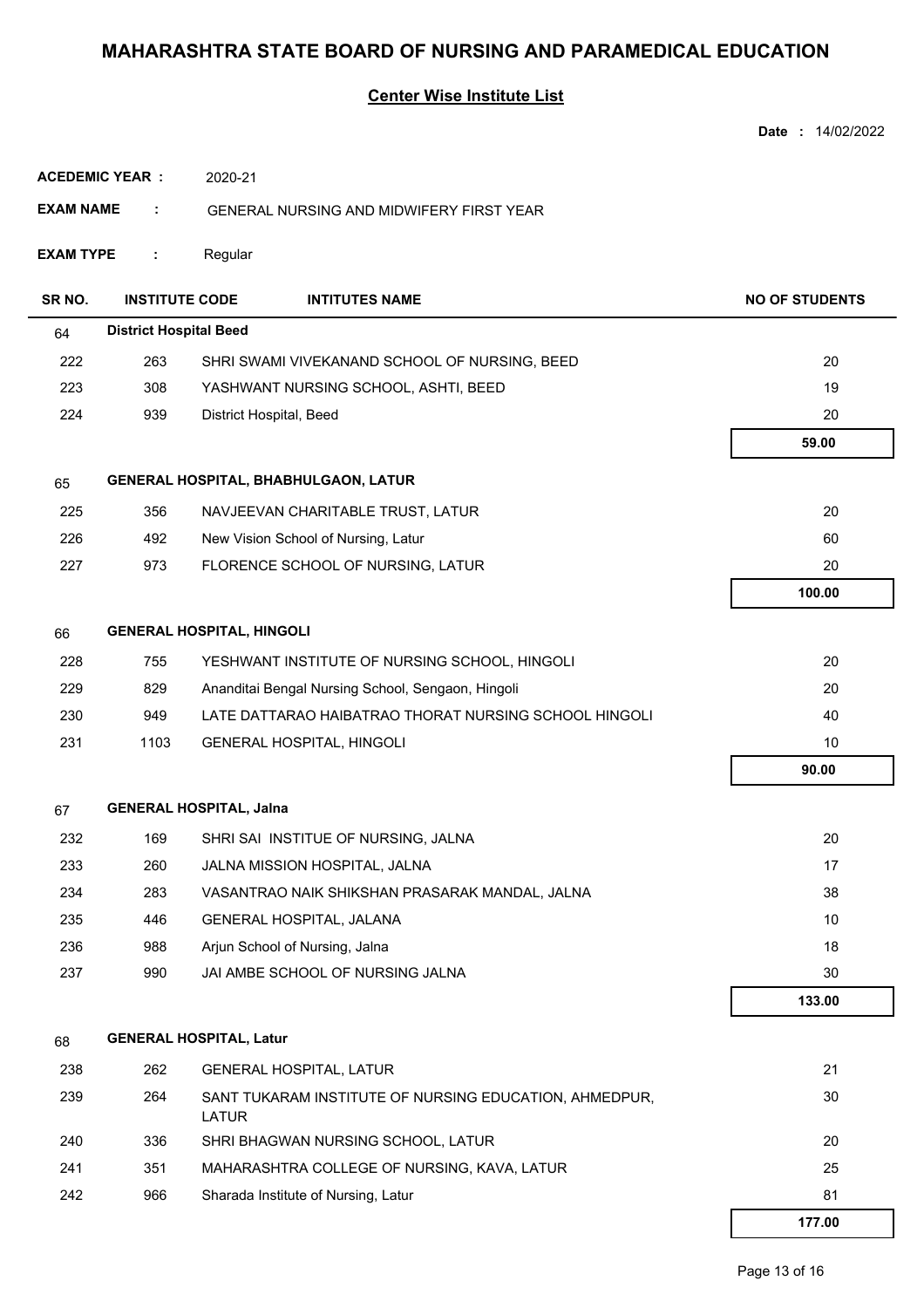|                        |                       |                                                                          | Date: 14/02/2022      |  |  |
|------------------------|-----------------------|--------------------------------------------------------------------------|-----------------------|--|--|
| <b>ACEDEMIC YEAR:</b>  |                       | 2020-21                                                                  |                       |  |  |
| <b>EXAM NAME</b><br>÷. |                       | <b>GENERAL NURSING AND MIDWIFERY FIRST YEAR</b>                          |                       |  |  |
| <b>EXAM TYPE</b>       | ÷.                    | Regular                                                                  |                       |  |  |
| SR NO.                 | <b>INSTITUTE CODE</b> | <b>INTITUTES NAME</b>                                                    | <b>NO OF STUDENTS</b> |  |  |
| 69                     |                       | <b>GENERAL HOSPITAL, Parbhani</b>                                        |                       |  |  |
| 243                    | 170                   | MAULI INSTITUTE OF NURSING, PARBHANI                                     | 40                    |  |  |
| 244                    | 265                   | INSTITUTE OF NURSING, PARBHANI                                           | 20                    |  |  |
| 245                    | 705                   | INDIRA GANDHI A.N.M. NURSING SCHOOL, PARBHANI                            | 20                    |  |  |
| 246                    | 1021                  | GENERAL HOSPITAL, PARBHANI                                               | 20                    |  |  |
|                        |                       |                                                                          | 100.00                |  |  |
| 70                     |                       | <b>GENERAL HOSPITAL, Osmanabad</b>                                       |                       |  |  |
| 247                    | 161                   | GENERAL HOSPITAL, SON, OSMANABAD                                         | 20                    |  |  |
| 248                    | 271                   | INDIRA GANDHI NURSING SCHOOL, OSMANABAD                                  | 30                    |  |  |
| 249                    | 959                   | NAVIN NURSING SCHOOL OSMANABAD                                           | 20                    |  |  |
|                        |                       |                                                                          | 70.00                 |  |  |
| 71                     |                       | K.T. PATIL SCHOOL OF NURSING, OSMANABAD                                  |                       |  |  |
| 250                    | 777                   | K.T. PATIL SCHOOL OF NURSING, OSMANABAD                                  | 20                    |  |  |
| 251                    | 957                   | Dr. SHIVAJIRAO GHOGARE NURSING SCHOOL OSMANABAD                          | 38                    |  |  |
| 252                    | 958                   | AASTHA SCHOOL OF NURSING OSMANABAD                                       | 19                    |  |  |
|                        |                       |                                                                          | 77.00                 |  |  |
| 72                     |                       | <b>MAHARASHTRA INSTITUTE OF MED. SCI &amp; RE. NSG, LATUR</b>            |                       |  |  |
| 253                    | 335                   | G.B. PATIL SCHOOL OF NURSING, UDGIR, LATUR                               | 20                    |  |  |
| 254                    | 408                   | MAHARASHTRA INSTITUTE OF MED. SCI & RE. NSG, LATUR                       | 20                    |  |  |
| 255                    | 546                   | SWAMI VIVEKANAND SHIKSHAN PRASARAK MANDAL, UDGIR,<br>LATUR               | 19                    |  |  |
| 256                    | 696                   | JIJAMATA NURSING SCHOOL, LATUR                                           | 20                    |  |  |
| 257                    | 831                   | RAJGURU SCHOOL OF NURSING, UDGIR, LATUR                                  | 20                    |  |  |
| 258                    | 950                   | Arman Nursing School, Latur                                              | 20                    |  |  |
| 259                    | 960                   | VEDANT RGNM NURSING SCHOOL, LATUR                                        | 40                    |  |  |
| 260                    | 982                   | RAJIV GANDHI RGNM NURSING SCHOOL UDGIR LATUR                             | 20                    |  |  |
| 261                    | 985                   | KASTURABAI NURSING SCHOOL, UDGIR, LATUR                                  | 20                    |  |  |
| 262                    | 1111                  | DAGDOJIRAO PATIL NURSING SCHOOL, JALKOT, LATUR                           | 40                    |  |  |
| 263                    | 1114                  | KSPM's Jijamata Nursing School, Latur                                    | 100                   |  |  |
|                        |                       |                                                                          | 339.00                |  |  |
| 73                     |                       | <b>MAHATMA GANDHI MISSION INSTITUTE OF NURSING EDUCATION, AURANGABAD</b> |                       |  |  |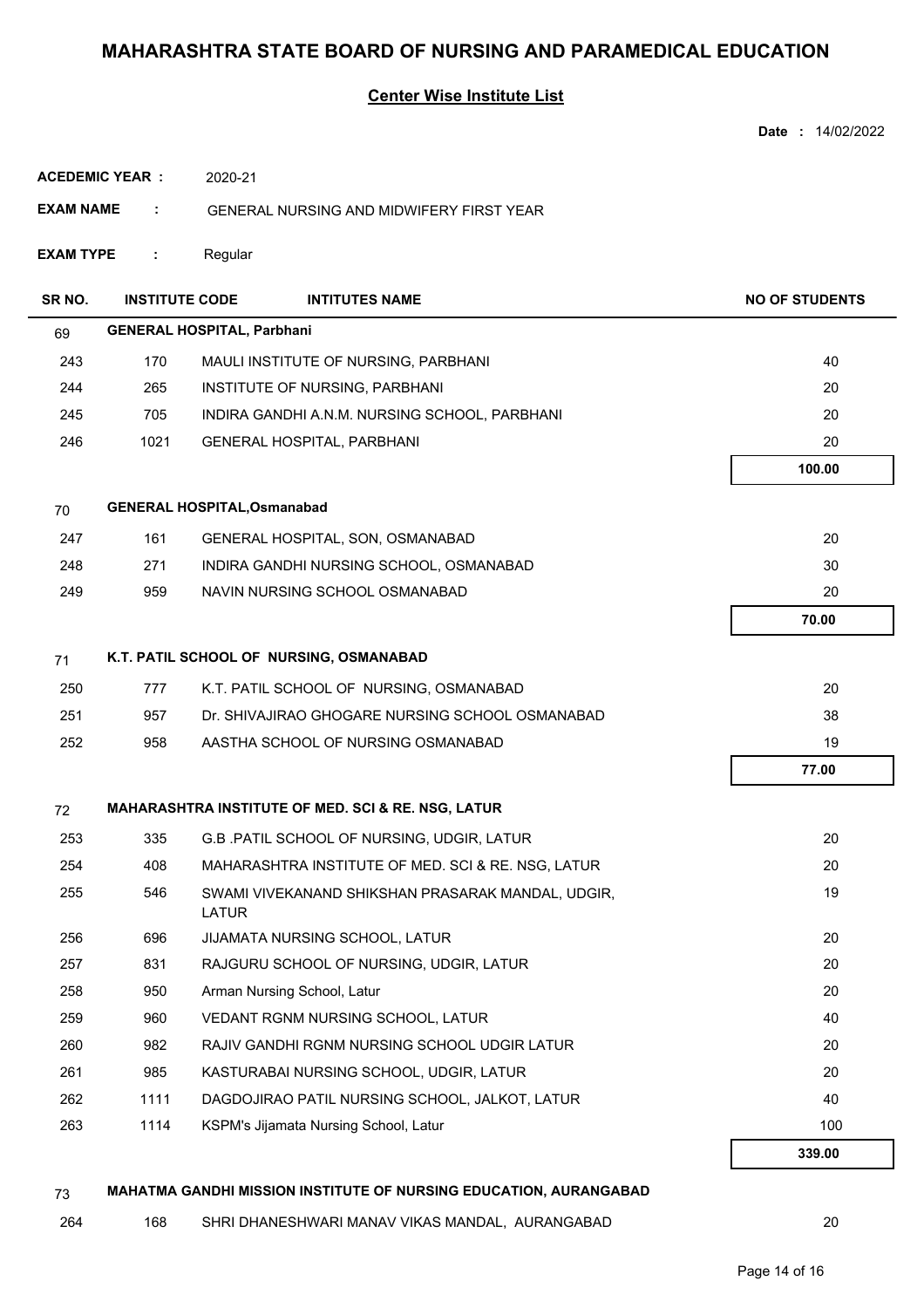|                       |                       |                                                                             | Date: 14/02/2022      |
|-----------------------|-----------------------|-----------------------------------------------------------------------------|-----------------------|
| <b>ACEDEMIC YEAR:</b> |                       | 2020-21                                                                     |                       |
| <b>EXAM NAME</b>      | ÷                     | <b>GENERAL NURSING AND MIDWIFERY FIRST YEAR</b>                             |                       |
| <b>EXAM TYPE</b>      | ÷                     | Regular                                                                     |                       |
| SR NO.                | <b>INSTITUTE CODE</b> | <b>INTITUTES NAME</b>                                                       | <b>NO OF STUDENTS</b> |
| 265                   | 259                   | MAHATMA GANDHI MISSION INSTITUTE OF NURSING EDUCATION,<br><b>AURANGABAD</b> | 107                   |
| 266                   | 415                   | AURANGABAD NURSING SCHOOL, BHALGAON, AURANGABAD                             | 38                    |
| 267                   | 694                   | SHRI GORAKSHA NURSING SCHOOL, PHULAMBRI, AURANGABAD                         | 20                    |
|                       |                       |                                                                             | 185.00                |
| 74                    |                       | <b>MOTHER TERESA NURSING SCHOOL, NANDED</b>                                 |                       |
| 268                   | 763                   | MOTHER TERESA NURSING SCHOOL, NANDED                                        | 26                    |
| 269                   | 832                   | Akshay Nursing School, Nanded                                               | 20                    |
| 270                   | 970                   | Shivaprasad Nursing Institute, Mukhed, Nanded                               | 30                    |
| 271                   | 1042                  | SHRI GURURGOVIND SINGHJI MEMORIAL SCHOOL OF NURSING,<br>ARDHAPUR, NANDED    | 20                    |
| 272                   | 1100                  | New Rajmata Jijau RGNM Nursing School                                       | 20                    |
|                       |                       |                                                                             | 116.00                |
| 75                    |                       | S.R.T.R. Govt. Med. College Hospital, Ambejogai                             |                       |
| 273                   | 495                   | ANKITA DOUND INSTITUTE OF NURSING SCHOOL, AMBAJOGAI,<br><b>BEED</b>         | 20                    |
| 274                   | 974                   | LATE PRAMODJI MAHAJAN GNM SCHOOL OF NURSING, AMBAJOGAI.<br><b>BEED</b>      | 20                    |
| 275                   | 993                   | GANGAA INSTITUTE OF MEDICAL SCIENCES, AMBAJOGAI, BEED                       | 20                    |
| 276                   | 1048                  | PRAJAKTA NURSING SCHOOL, PARLI, BEED                                        | 20                    |
| 277                   | 1094                  | S.R.T.R. Govt. Med. College Hospital, Ambejogai                             | 19                    |
|                       |                       |                                                                             | 99.00                 |
| 76                    |                       | Shri Guru Govind Singh Mem. Hospital, Station Road, Nanded                  |                       |
| 278                   | 158                   | SHRI GURU GOVINDSINGHJI MEMORIAL HOSPITAL, SON, NANDED                      | 20                    |
| 279                   | 717                   | GOVINDRAO PAUL NURSING SCHOOL, NANDED                                       | 30                    |
| 280                   | 971                   | Marathwada Nursing School, Nanded                                           | 20                    |
| 281                   | 983                   | DAGDOJIRAO PATIL RGNM NURSING SCHOOL HADGAON, NANDED                        | 20                    |
|                       |                       |                                                                             | 90.00                 |
| 77                    |                       | VAIDYANATH NURSING SCHOOL, , PARALI-VAIJNATH, BEED                          |                       |
| 282                   | 401                   | VAIDYANATH NURSING SCHOOL, , PARALI-VAIJNATH, BEED                          | 50                    |
| 283                   | 412                   | JIJAMATA SCHOOL OF NURSING, MAJALGAON, BEED                                 | 20                    |
| 284                   | 564                   | Late Ranghunathraoji Kendre Nursing School, Vaijnath, Beed                  | 20                    |
| 285                   | 693                   | KAMAL NURSING INSTITUTE, KAIJ, BEED                                         | 20                    |